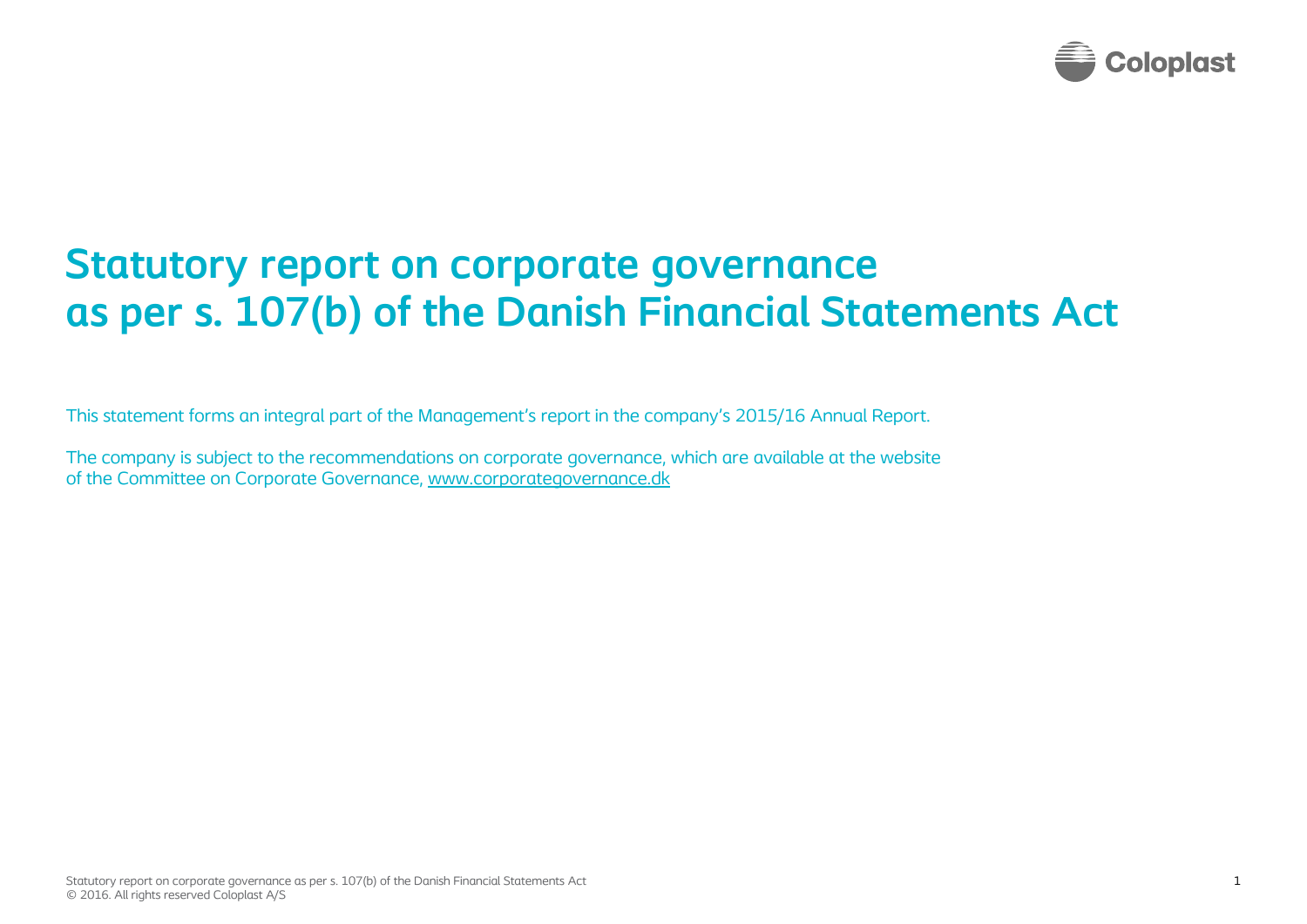

| Code of corporate governance |
|------------------------------|
|------------------------------|

| couc or corporate governance<br><b>Recommendation</b>                                                                                                                                                                                                        | <b>The</b><br>company<br>complies | The company<br>partly<br>complies | The company<br>partly<br>complies | Reasons for compliance / part compliance / non-compliance with<br>the recommendation                                                                                                                                                                                                                                                                                                                           |
|--------------------------------------------------------------------------------------------------------------------------------------------------------------------------------------------------------------------------------------------------------------|-----------------------------------|-----------------------------------|-----------------------------------|----------------------------------------------------------------------------------------------------------------------------------------------------------------------------------------------------------------------------------------------------------------------------------------------------------------------------------------------------------------------------------------------------------------|
| 1. Communication and interaction by the company with its investors and other stakeholders                                                                                                                                                                    |                                   |                                   |                                   |                                                                                                                                                                                                                                                                                                                                                                                                                |
| 1.1. Dialogue between company, shareholders and other stakeholders                                                                                                                                                                                           |                                   |                                   |                                   |                                                                                                                                                                                                                                                                                                                                                                                                                |
| 1.1.1. The Committee recommends that the board of directors<br>ensure ongoing dialogue between the company and its<br>shareholders in order for the shareholders to gain relevant insight<br>into the company's potential and policies, and in order for the | $\mathsf{x}$                      |                                   |                                   | Coloplast communicates with its shareholders by telephone, email,<br>through annual reporting, company announcements, the corporate<br>website, at general meetings and investor meetings which may be<br>face-to-face or by telephone.                                                                                                                                                                        |
| board of directors to be aware of the shareholders' views, interests<br>and opinions on the company.                                                                                                                                                         |                                   |                                   |                                   | General meetings are broadcast by webcast.                                                                                                                                                                                                                                                                                                                                                                     |
|                                                                                                                                                                                                                                                              |                                   |                                   |                                   | We follow the technological advances and have considered holding<br>partially electronic general meetings. At the present time, however, we<br>do not consider doing so to be relevant.                                                                                                                                                                                                                        |
|                                                                                                                                                                                                                                                              |                                   |                                   |                                   | A policy has been established for the communication of information to<br>shareholders and investors. According to this policy, the Executive<br>Management and the Investor Relations team are responsible for the<br>flow of information pursuant to guidelines agreed with the Board of<br>Directors. The communication of information complies with the rules<br>laid down by Nasdaq Copenhagen comprising: |
|                                                                                                                                                                                                                                                              |                                   |                                   |                                   | Full-year and interim financial statements and the annual report<br>Replies to inquiries from equity analysts, investors and<br>shareholders                                                                                                                                                                                                                                                                   |
|                                                                                                                                                                                                                                                              |                                   |                                   |                                   | Site visits by investors and equity analysts<br>٠                                                                                                                                                                                                                                                                                                                                                              |
|                                                                                                                                                                                                                                                              |                                   |                                   |                                   | Presentations to Danish and foreign investors<br>$\bullet$                                                                                                                                                                                                                                                                                                                                                     |
|                                                                                                                                                                                                                                                              |                                   |                                   |                                   | Capital markets days for analysts and investors                                                                                                                                                                                                                                                                                                                                                                |
|                                                                                                                                                                                                                                                              |                                   |                                   |                                   | Conference calls in connection with the release of financial<br>statements                                                                                                                                                                                                                                                                                                                                     |
|                                                                                                                                                                                                                                                              |                                   |                                   |                                   | Investor relations section on the Coloplast corporate website.<br>$\bullet$                                                                                                                                                                                                                                                                                                                                    |
|                                                                                                                                                                                                                                                              |                                   |                                   |                                   | <b>Information</b><br>Coloplast has defined a general communication policy as well as a<br>number of other policies relating to the company's stakeholders.                                                                                                                                                                                                                                                    |
|                                                                                                                                                                                                                                                              |                                   |                                   |                                   | The company complies with the rules laid down by Nasdaq<br>Copenhagen regarding companies' duty to disclose information<br>through company announcements, interim financial statements and<br>annual reports.                                                                                                                                                                                                  |
|                                                                                                                                                                                                                                                              |                                   |                                   |                                   | The consolidated financial statements are presented on a regular basis<br>to analysts, investors and the press. The management takes part in a<br>number of meetings about the Group's financial statements with its<br>stakeholders, primarily employees, shareholders and analysts.                                                                                                                          |
|                                                                                                                                                                                                                                                              |                                   |                                   |                                   | All information released to the public is available in Danish and in<br>English on the corporate website.                                                                                                                                                                                                                                                                                                      |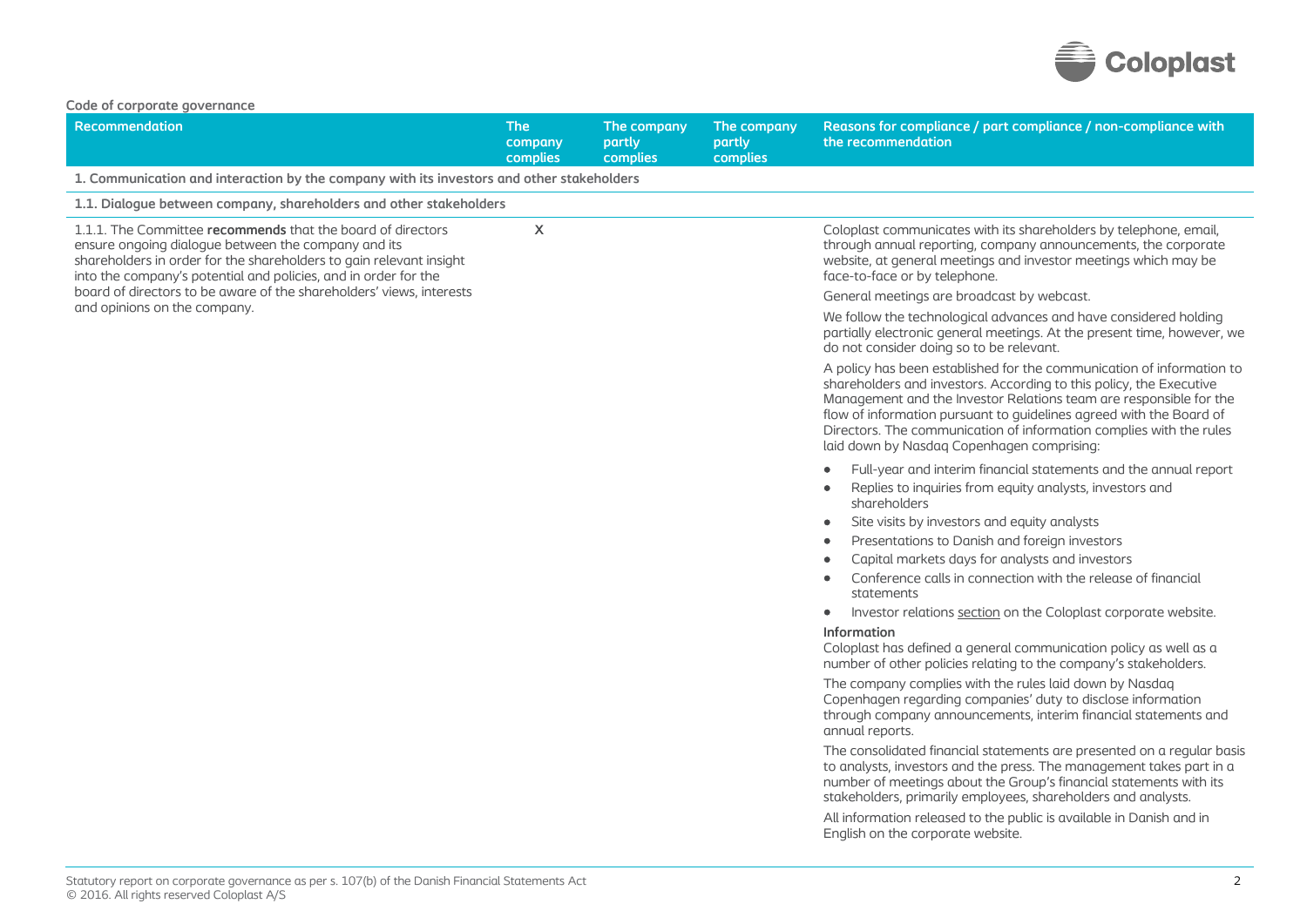

| <b>Recommendation</b>                                                                                                                                                                                | <b>The</b><br>company<br>complies | The company<br>partly<br>complies | The company<br>partly<br>complies | Reasons for compliance / part compliance / non-compliance with<br>the recommendation                                                                                                                                                                                                                                                                                                                                                                       |
|------------------------------------------------------------------------------------------------------------------------------------------------------------------------------------------------------|-----------------------------------|-----------------------------------|-----------------------------------|------------------------------------------------------------------------------------------------------------------------------------------------------------------------------------------------------------------------------------------------------------------------------------------------------------------------------------------------------------------------------------------------------------------------------------------------------------|
| 1.1.2. The Committee recommends that the board of directors<br>adopt policies on the company's relationship with its stakeholders,<br>including shareholders and other investors, and that the board | $\boldsymbol{\mathsf{X}}$         |                                   |                                   | Policy<br>The company has adopted and published a policy for the approach to<br>its stakeholders through its mission, value and vision statements.                                                                                                                                                                                                                                                                                                         |
| ensures that the interests of the shareholders are respected in<br>accordance with company policies.                                                                                                 |                                   |                                   |                                   | The role of the stakeholders<br>Coloplast's products are supplied through dealers, through hospitals or<br>in combination with the company's own advice directly to end users.<br>The current trend is towards more direct contact with end users.                                                                                                                                                                                                         |
|                                                                                                                                                                                                      |                                   |                                   |                                   | No matter how the products are supplied, Coloplast wishes to form<br>the closest possible ties with customers in order to enhance value<br>creation. The needs and expectations of our customers change over<br>time and Coloplast must constantly be ready to change with them.<br>Healthcare professionals and users are involved in the development of<br>new products and services on an on-going basis.                                               |
|                                                                                                                                                                                                      |                                   |                                   |                                   | Each individual employee's personal and professional development is<br>important to the continued growth of the company. The requirements<br>to adaptability, knowledge sharing and training of new skills are<br>growing, giving our employees greater independence and a more<br>varying work day. Coloplast wishes to attract and retain people who<br>thrive in an active environment and who consider their employment<br>with us a learning process. |
|                                                                                                                                                                                                      |                                   |                                   |                                   | Coloplast takes an active responsibility for contributing to a<br>sustainable development.                                                                                                                                                                                                                                                                                                                                                                 |
|                                                                                                                                                                                                      |                                   |                                   |                                   | The company wishes to contribute to improving the quality of life of<br>the users of our products and services.                                                                                                                                                                                                                                                                                                                                            |
|                                                                                                                                                                                                      |                                   |                                   |                                   | Coloplast's initiatives on corporate social responsibility, contributions<br>to society through taxes and duties, environmental management and<br>partnerships with educational institutions all add to overall value<br>creation in society. Coloplast has prepared a tax policy which is<br>available on the corporate website.                                                                                                                          |
|                                                                                                                                                                                                      |                                   |                                   |                                   | An integral part of Coloplast's management philosophy is to achieve<br>balanced value creation for the company's stakeholders both in the<br>short and the long term. The management believes that such balance<br>will also maximise value generation for the shareholders.                                                                                                                                                                               |
| 1.1.3. The Committee recommends that the company publish<br>quarterly reports                                                                                                                        | $\sf X$                           |                                   |                                   | Coloplast prepares quarterly interim reports to Nasdaq Copenhagen.<br>These reports are available on the corporate website.                                                                                                                                                                                                                                                                                                                                |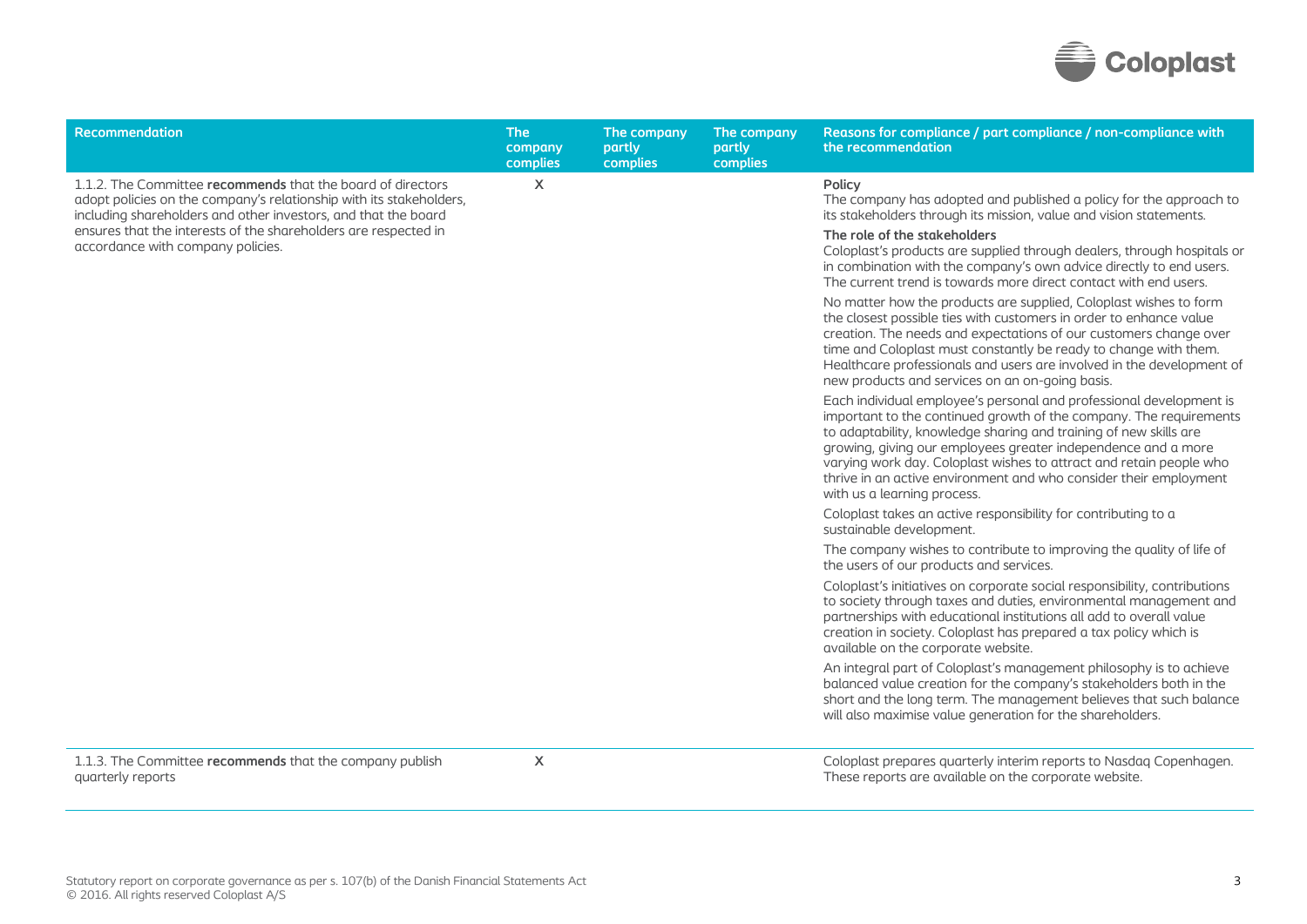

| Recommendation                                                                                                                                                                                                                                                                                                                                                                                                                                                                                                 | <b>The</b><br>company<br>complies | The company<br>partly<br>complies | The company<br>does not<br>comply | Reasons for compliance / part compliance / non-compliance with<br>the recommendation                                                                                                                                                                                                                                                            |
|----------------------------------------------------------------------------------------------------------------------------------------------------------------------------------------------------------------------------------------------------------------------------------------------------------------------------------------------------------------------------------------------------------------------------------------------------------------------------------------------------------------|-----------------------------------|-----------------------------------|-----------------------------------|-------------------------------------------------------------------------------------------------------------------------------------------------------------------------------------------------------------------------------------------------------------------------------------------------------------------------------------------------|
| 1.2. General meetings                                                                                                                                                                                                                                                                                                                                                                                                                                                                                          |                                   |                                   |                                   |                                                                                                                                                                                                                                                                                                                                                 |
| 1.2.1. The Committee recommends that when organising the<br>company's general meeting, the board of directors plans the                                                                                                                                                                                                                                                                                                                                                                                        | X                                 |                                   |                                   | Coloplast engages actively with the shareholders at the company's<br>general meetings.                                                                                                                                                                                                                                                          |
| meeting to support active ownership.                                                                                                                                                                                                                                                                                                                                                                                                                                                                           |                                   |                                   |                                   | An invitation to attend general meetings along with the agenda is sent<br>to all registered shareholders, and the annual report is sent to those<br>shareholders who have so requested.                                                                                                                                                         |
|                                                                                                                                                                                                                                                                                                                                                                                                                                                                                                                |                                   |                                   |                                   | In addition, shareholders may indicate on a proxy form how they wish<br>to vote on each item on the agenda. The proxy may be given to the<br>Board of Directors or a named third party. It is also possible to provide<br>a proxy on the company's website www.coloplast.com.                                                                   |
|                                                                                                                                                                                                                                                                                                                                                                                                                                                                                                                |                                   |                                   |                                   | Annual reports, agendas and other material forwarded to<br>shareholders will also be available on the company's website.                                                                                                                                                                                                                        |
|                                                                                                                                                                                                                                                                                                                                                                                                                                                                                                                |                                   |                                   |                                   | The Board of Directors has resolved that general meetings are<br>conducted by physical attendance. General meetings are broadcast by<br>webcast.                                                                                                                                                                                                |
|                                                                                                                                                                                                                                                                                                                                                                                                                                                                                                                |                                   |                                   |                                   | We follow the technological advances and have considered holding<br>partially electronic general meetings. At the present time, however, we<br>do not consider doing so to be relevant.                                                                                                                                                         |
| 1.2.2. The Committee recommends that proxies granted for the<br>general meeting allow shareholders to consider each individual<br>item on the agenda.                                                                                                                                                                                                                                                                                                                                                          | X                                 |                                   |                                   | Prior to general meetings, a proxy form is sent to all registered<br>shareholders, on which they may indicate how they wish to vote on<br>each item on the agenda.                                                                                                                                                                              |
| 1.3. Takeover bids                                                                                                                                                                                                                                                                                                                                                                                                                                                                                             |                                   |                                   |                                   |                                                                                                                                                                                                                                                                                                                                                 |
| 1.3.1. The Committee recommends that the company set up<br>contingency procedures in the event of takeover bids from the<br>time that the board of directors has reason to believe that a<br>takeover bid will be made. According to such contingency<br>procedures, the board of directors should not without the<br>acceptance of the general meeting, attempt to counter the<br>takeover bid by making decisions which in reality prevent the<br>shareholders from deciding on the takeover bid themselves. | X                                 |                                   |                                   | Apart from the different weights of voting rights between class A and<br>class B shares and the authority provided in article 5 of the articles of<br>association, there are no anti-takeover measures by way of a ceiling<br>on votes or any restrictions that would enable the Board of Directors<br>to take steps to prevent a takeover bid. |
|                                                                                                                                                                                                                                                                                                                                                                                                                                                                                                                |                                   |                                   |                                   | Contingency plans have been prepared in the event of an uninvited<br>takeover bid with a view to provide the facts so as to enable the<br>shareholders to make an informed decision.                                                                                                                                                            |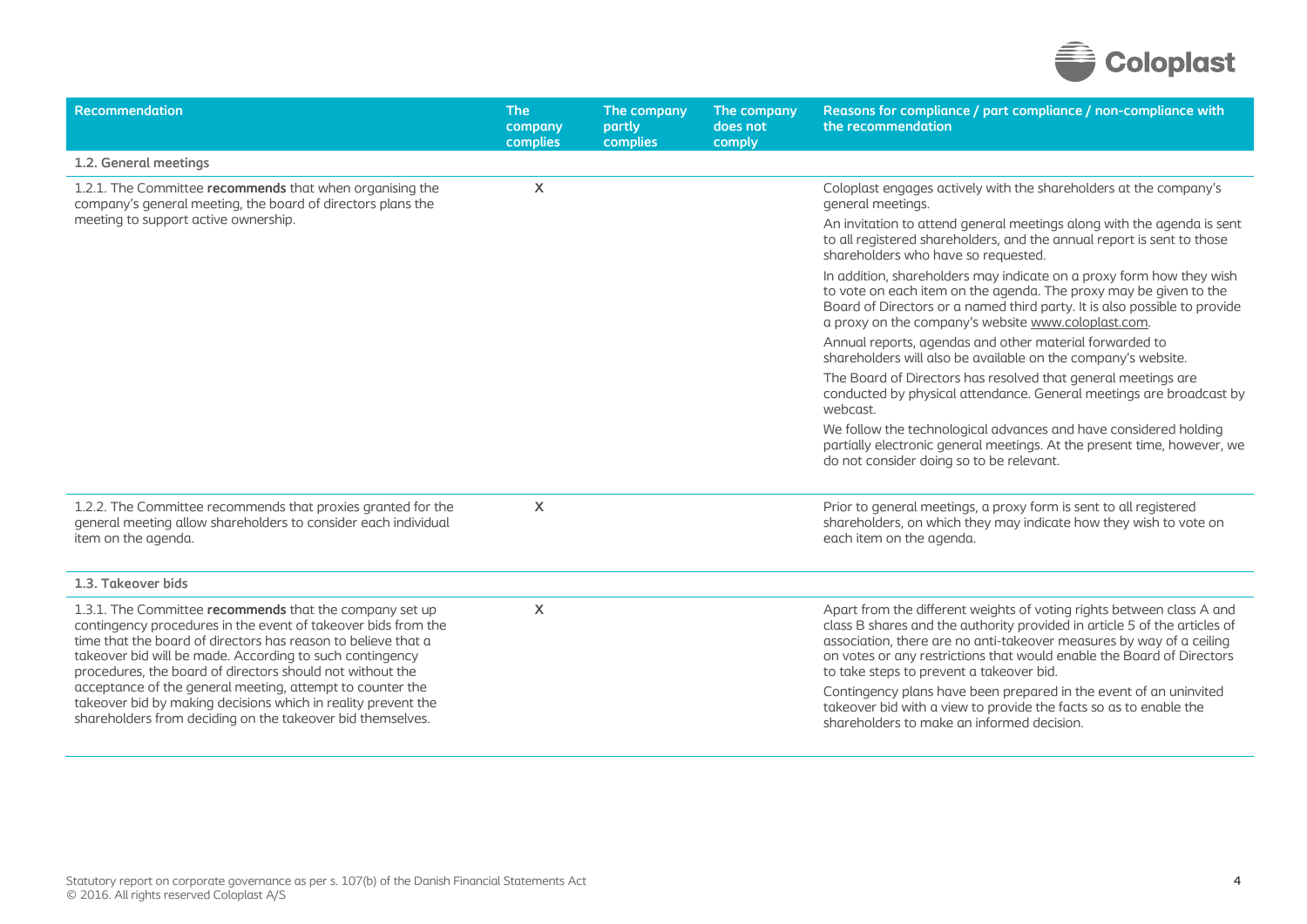

| <b>Recommendation</b>                                                                                                                                                                                                                                                                                                                                                                                                   | <b>The</b><br>company<br>complies | The company<br>partly<br>complies | The company<br>does not<br>comply | Reasons for compliance / part compliance / non-compliance with<br>the recommendation                                                                                                                                                                                                                                                                                                                                                                                                                                                                                                                                                                                                                                                                                                                                   |
|-------------------------------------------------------------------------------------------------------------------------------------------------------------------------------------------------------------------------------------------------------------------------------------------------------------------------------------------------------------------------------------------------------------------------|-----------------------------------|-----------------------------------|-----------------------------------|------------------------------------------------------------------------------------------------------------------------------------------------------------------------------------------------------------------------------------------------------------------------------------------------------------------------------------------------------------------------------------------------------------------------------------------------------------------------------------------------------------------------------------------------------------------------------------------------------------------------------------------------------------------------------------------------------------------------------------------------------------------------------------------------------------------------|
| 2. Tasks and responsibilities of the Board of Directors                                                                                                                                                                                                                                                                                                                                                                 |                                   |                                   |                                   |                                                                                                                                                                                                                                                                                                                                                                                                                                                                                                                                                                                                                                                                                                                                                                                                                        |
| 2.1. Overall tasks and responsibilities                                                                                                                                                                                                                                                                                                                                                                                 |                                   |                                   |                                   |                                                                                                                                                                                                                                                                                                                                                                                                                                                                                                                                                                                                                                                                                                                                                                                                                        |
| 2.1.1. The Committee recommends that at least once a year the<br>board of directors take a position on the matters related to the                                                                                                                                                                                                                                                                                       | X                                 |                                   |                                   | The Board of Directors defines each year its most important tasks in<br>relation to the financial and managerial control of the company.                                                                                                                                                                                                                                                                                                                                                                                                                                                                                                                                                                                                                                                                               |
| board's performance of its responsibilities.                                                                                                                                                                                                                                                                                                                                                                            |                                   |                                   |                                   | Rules of procedure have been prepared for Coloplast's Board of<br>Directors. These procedures are reviewed annually by the full Board<br>to ensure that they match current needs.                                                                                                                                                                                                                                                                                                                                                                                                                                                                                                                                                                                                                                      |
|                                                                                                                                                                                                                                                                                                                                                                                                                         |                                   |                                   |                                   | The rules of procedure for both the Board of Directors and the<br>Executive Management contain a description of their most important<br>tasks, including tasks related to the financial and managerial control of<br>the company, and the supervision of the company's organisation, day-<br>to-day management and results.                                                                                                                                                                                                                                                                                                                                                                                                                                                                                            |
|                                                                                                                                                                                                                                                                                                                                                                                                                         |                                   |                                   |                                   | The Board of Directors considers at least once a year whether the<br>company is properly organised and whether the necessary<br>qualifications and financial resources are in place in order for the<br>company to achieve its strategic objectives.                                                                                                                                                                                                                                                                                                                                                                                                                                                                                                                                                                   |
| 2.1.2. The Committee recommends that at least once a year the<br>board of directors take a position on the overall strategy of the<br>company with a view to ensuring value creation in the company.                                                                                                                                                                                                                    | X                                 |                                   |                                   | A meeting dedicated to strategy is normally held once a year.                                                                                                                                                                                                                                                                                                                                                                                                                                                                                                                                                                                                                                                                                                                                                          |
|                                                                                                                                                                                                                                                                                                                                                                                                                         |                                   |                                   |                                   | The Board of Directors determines, on the recommendation of the<br>Executive Management, Coloplast's overall objectives, strategies and<br>action plans and approves the essence of the forecasts prepared by<br>the Executive Management.                                                                                                                                                                                                                                                                                                                                                                                                                                                                                                                                                                             |
|                                                                                                                                                                                                                                                                                                                                                                                                                         |                                   |                                   |                                   | The Board of Directors and the Executive Management review and<br>determine the company's strategic objectives at least once a year.                                                                                                                                                                                                                                                                                                                                                                                                                                                                                                                                                                                                                                                                                   |
|                                                                                                                                                                                                                                                                                                                                                                                                                         |                                   |                                   |                                   | The Board holds at least five board meetings per year, at which all<br>issues relating to the overall development of the company are<br>discussed.                                                                                                                                                                                                                                                                                                                                                                                                                                                                                                                                                                                                                                                                     |
| 2.1.3. The Committee recommends that the board of directors<br>ensure that the company has a capital and share structure<br>ensuring that the strategy and long-term value creation of the<br>company are in the best interest of the shareholders and the<br>company, and that the board of directors presents this in the<br>management commentary on the company's annual report and/or<br>on the company's website. | X                                 |                                   |                                   | The Board of Directors regularly reviews the company's capital<br>structure, and considers whether it is consistent with the interests of<br>the company and the shareholders. It also makes plans annually for<br>the development of the company's capital and share structures. The<br>assessment of the capital structure includes the company's credit<br>rating and the potential for allocating a positive cash flow towards<br>purchasing own shares or for increasing the pay-out ratio to the<br>shareholders.<br>Coloplast has two share classes: 18 million class A shares entitling the<br>holders to ten votes per A share and 198 million class B shares<br>entitling the holders to one vote per B share. Both share classes have<br>a denomination of DKK 1 per share. Coloplast's class B shares were |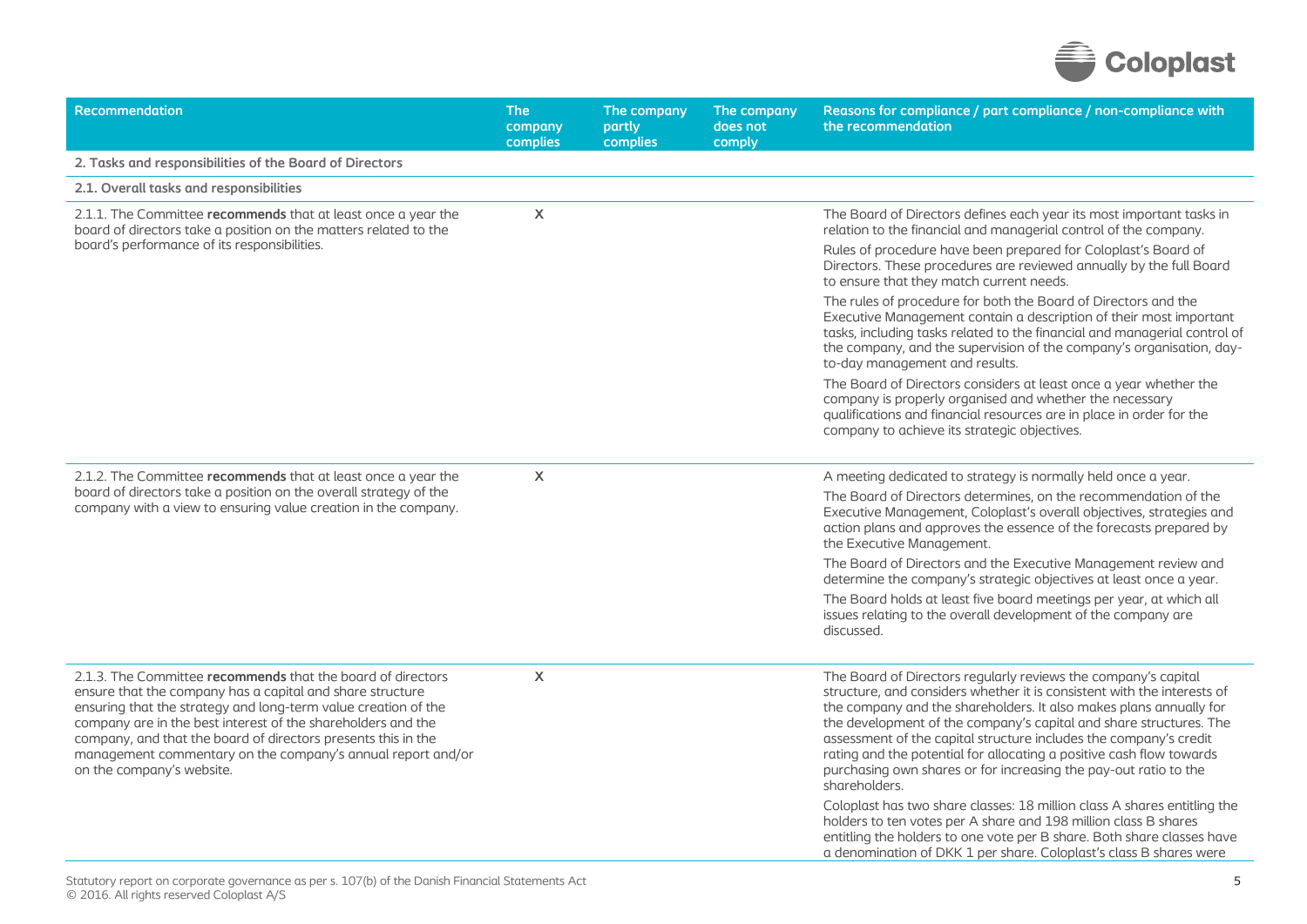

| Recommendation                                                                                                                                                                                                                                                             | <b>The</b><br>company<br>complies | The company<br>partly<br>complies | The company<br>does not<br>comply | Reasons for compliance / part compliance / non-compliance with<br>the recommendation                                                                                                                                                                                                             |
|----------------------------------------------------------------------------------------------------------------------------------------------------------------------------------------------------------------------------------------------------------------------------|-----------------------------------|-----------------------------------|-----------------------------------|--------------------------------------------------------------------------------------------------------------------------------------------------------------------------------------------------------------------------------------------------------------------------------------------------|
|                                                                                                                                                                                                                                                                            |                                   |                                   |                                   | listed on the Copenhagen Stock Exchange in 1983, whereas the class<br>A shares are non-negotiable instruments.                                                                                                                                                                                   |
|                                                                                                                                                                                                                                                                            |                                   |                                   |                                   | Any change of class A share ownership requires the consent of the<br>Board of Directors.                                                                                                                                                                                                         |
|                                                                                                                                                                                                                                                                            |                                   |                                   |                                   | The composition of shareholders by the two categories is disclosed in<br>each annual report. The Board of Directors believes that this share<br>structure has supported Coloplast's development and that maintaining<br>this structure will be to the benefit of all the company's shareholders. |
| 2.1.4. The Committee recommends that the board of directors<br>annually review and approve guidelines for the executive board;<br>this includes establishing requirements for the executive board on<br>timely, accurate and adequate reporting to the board of directors. | X                                 |                                   |                                   | The rules of procedure for the Executive Management set out the<br>requirements for the Executive Management's reporting to the Board<br>of Directors as well as for all other communication between the two<br>bodies.                                                                          |
|                                                                                                                                                                                                                                                                            |                                   |                                   |                                   | The rules of procedure are reviewed annually.                                                                                                                                                                                                                                                    |
|                                                                                                                                                                                                                                                                            |                                   |                                   |                                   | The Board of Directors reviews and considers, on a quarterly basis, the<br>conclusions and recommendations submitted by the Executive<br>Management.                                                                                                                                             |
| 2.1.5. The Committee recommends that at least once a year the<br>board of directors discuss the composition of the executive board,<br>as well as developments, risks and succession plans.                                                                                | $\boldsymbol{\mathsf{X}}$         |                                   |                                   | The Board of Directors discuss, at least once a year, the composition<br>of the Executive Management, as well as developments, risks and<br>succession plans.                                                                                                                                    |
|                                                                                                                                                                                                                                                                            |                                   |                                   |                                   | The management in each of Coloplast's individual business units and<br>staff functions is responsible for identifying and managing risk factors<br>in their part of the organisation. The most significant risks are reported<br>quarterly to Corporate Risk Management.                         |
|                                                                                                                                                                                                                                                                            |                                   |                                   |                                   | This reporting process together with organisational risk interviews<br>leads to a quarterly risk update for the Executive Management and<br>the Board of Directors.                                                                                                                              |
|                                                                                                                                                                                                                                                                            |                                   |                                   |                                   | The Executive Management is responsible for the company's overall<br>approach to risk taking and for aligning this approach with Coloplast's<br>overall strategies and policies.                                                                                                                 |
|                                                                                                                                                                                                                                                                            |                                   |                                   |                                   | The Executive Management is also responsible for validating risk<br>responses to the most significant risks.                                                                                                                                                                                     |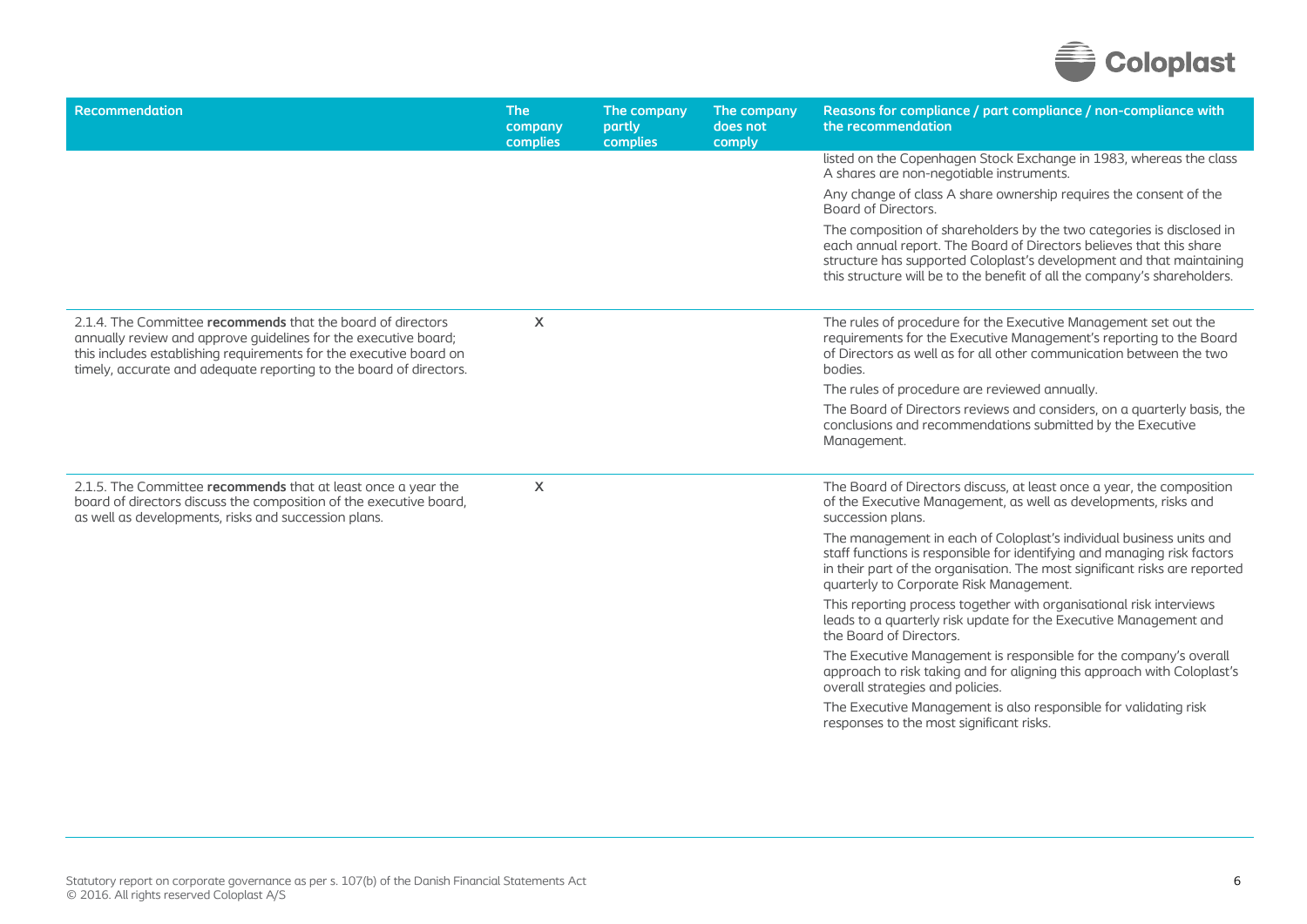

| <b>Recommendation</b>                                                                                                                                                                                                                                                      | <b>The</b><br>company<br><b>complies</b> | The company<br>partly<br>complies | The company<br>does not<br>comply | Reasons for compliance / part compliance / non-compliance with<br>the recommendation                                                                                                                                                                                             |
|----------------------------------------------------------------------------------------------------------------------------------------------------------------------------------------------------------------------------------------------------------------------------|------------------------------------------|-----------------------------------|-----------------------------------|----------------------------------------------------------------------------------------------------------------------------------------------------------------------------------------------------------------------------------------------------------------------------------|
| 2.1.6. The Committee recommends that once a year the board of<br>directors discuss the company's activities to ensure relevant<br>diversity at management levels, including setting specific goals and<br>accounting for its objectives and progress made in achieving the | $\mathsf{X}$                             |                                   |                                   | At the board meeting held on 15 August 2012, the Board reviewed<br>Coloplast's policy on diversity and targets for women in management.<br>Coloplast recognises that there must be a sustained effort to increase<br>diversity in management, including the proportion of women. |
| objectives in the management commentary on the company's<br>annual report and/or on the website of the company.                                                                                                                                                            |                                          |                                   |                                   | Target figures for women in management:<br>We aim to double the number of women in management within 5<br>years. We want to go from 11% in 2012 (at executive, senior VP and<br>VP levels) to 22% in 2017. For 2015/16 the percentage is 15%.                                    |
|                                                                                                                                                                                                                                                                            |                                          |                                   |                                   | The Board has resolved the following in respect of its composition:<br>Coloplast aims for its Board of Directors to consist of the best qualified<br>individuals.                                                                                                                |
|                                                                                                                                                                                                                                                                            |                                          |                                   |                                   | The Board endeavours to increase the number of shareholder-elected<br>women to one third of the shareholder-elected Board members within<br>one year.                                                                                                                            |
|                                                                                                                                                                                                                                                                            |                                          |                                   |                                   | The resulting changes should take place by way of natural attrition<br>among Board members.                                                                                                                                                                                      |
| 2.2. Corporate social responsibility                                                                                                                                                                                                                                       |                                          |                                   |                                   |                                                                                                                                                                                                                                                                                  |
| 2.2.1. The Committee recommends that the board of directors<br>adopt policies on corporate social responsibility.                                                                                                                                                          | X                                        |                                   |                                   | Coloplast has adopted a policy on corporate social responsibility and<br>the company reports regularly on its social, environmental and ethical<br>efforts.                                                                                                                      |
|                                                                                                                                                                                                                                                                            |                                          |                                   |                                   | We issue a progress report on corporate responsibility concurrently<br>with the annual report, due to growing demand from investors,<br>customers, employees and users. The report is prepared in compliance<br>with the principles of the UN Global Compact.                    |
| 2.3. The chairman and the vice-chairman of the Board of Directors                                                                                                                                                                                                          |                                          |                                   |                                   |                                                                                                                                                                                                                                                                                  |
| 2.3.1. The Committee recommends appointing a vice-chairman of<br>the board of directors who will assume the responsibilities of the<br>chairman in the event of the chairman's absence, and who will also<br>act as effective sparring partner for the chairman.           | $\mathsf{x}$                             |                                   |                                   | The Board meets immediately upon the conclusion of the annual<br>general meeting to elect its Chairman and Deputy Chairman. The<br>Deputy Chairman assumes the duties and powers of the Chairman in<br>his absence.                                                              |
|                                                                                                                                                                                                                                                                            |                                          |                                   |                                   | The rules of procedure for the Board of Directors contain a description<br>of the duties and responsibilities of the Chairman and the Deputy<br>Chairman.                                                                                                                        |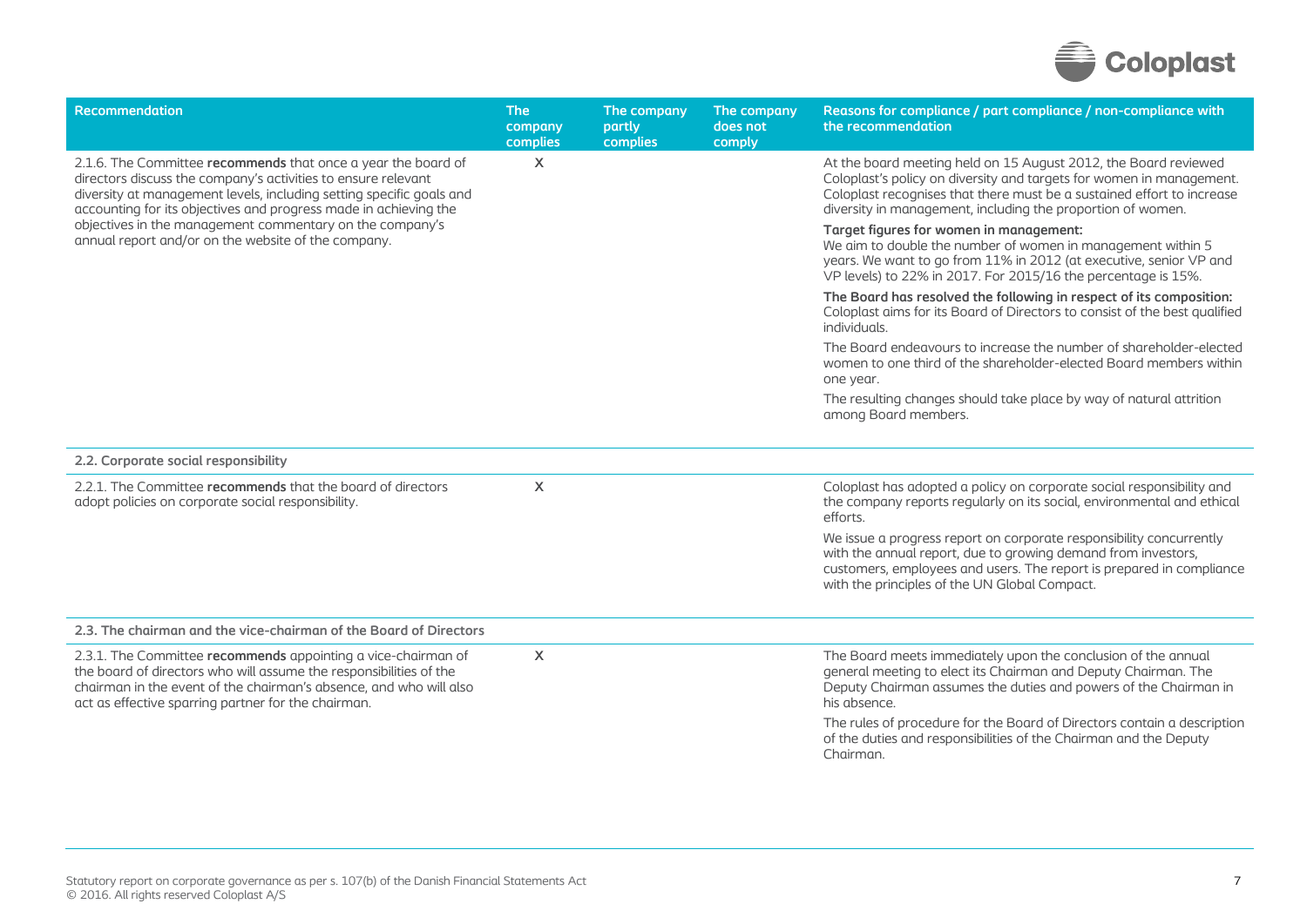

| <b>Recommendation</b>                                                                                                                                                                                                                                                                                                            | <b>The</b><br>company<br>complies | The company<br>partly<br>complies | The company<br>does not<br>comply | Reasons for compliance / part compliance / non-compliance with<br>the recommendation                                                                                                                                                                                                                                                                                                                      |
|----------------------------------------------------------------------------------------------------------------------------------------------------------------------------------------------------------------------------------------------------------------------------------------------------------------------------------|-----------------------------------|-----------------------------------|-----------------------------------|-----------------------------------------------------------------------------------------------------------------------------------------------------------------------------------------------------------------------------------------------------------------------------------------------------------------------------------------------------------------------------------------------------------|
| 2.3.2. The Committee recommends ensuring that, if the board of<br>directors, in exceptional cases, asks the chairman of the board of<br>directors to perform special operating activities for the company,<br>including briefly participating in the day-to-day management, a                                                    | $\mathsf{x}$                      |                                   |                                   | The Chairman of the Board of Directors organises, convenes and<br>chairs board meetings to ensure efficiency in the Board's work and to<br>create the best possible working conditions for the individual members<br>as well as for the Board collectively.                                                                                                                                               |
| board resolution to that effect be passed to ensure that the board<br>of directors maintains its independent, overall management and<br>control function. Resolutions on the chairman's participation in<br>day-to-day management and the expected duration hereof should                                                        |                                   |                                   |                                   | The Chairman of the Board of Directors does not participate in the<br>day-to-day management of the company and does not perform any<br>special tasks for the company other than his duties as Chairman of the<br>Board of Directors.                                                                                                                                                                      |
| be published in a company announcement.                                                                                                                                                                                                                                                                                          |                                   |                                   |                                   | If the Chairman is asked to perform special tasks, the Board of<br>Directors will comply with the corporate governance<br>recommendations.                                                                                                                                                                                                                                                                |
| 3. Composition and organisation of the Board of Directors                                                                                                                                                                                                                                                                        |                                   |                                   |                                   |                                                                                                                                                                                                                                                                                                                                                                                                           |
| 3.1. Composition                                                                                                                                                                                                                                                                                                                 |                                   |                                   |                                   |                                                                                                                                                                                                                                                                                                                                                                                                           |
| 3.1.1. The Committee recommends that the board of directors<br>annually accounts for<br>the skills it must have to best perform its tasks,<br>the composition of the board of directors, and<br>the special skills of each member.                                                                                               | $\boldsymbol{\mathsf{X}}$         |                                   |                                   | It is the responsibility of the Chairman to assess whether the Board of<br>Directors overall possesses the knowledge and skills relevant and<br>necessary to manage the company. The principal skills needed on<br>Coloplast's Board of Directors are: economics and finance,<br>manufacturing, logistics, global sales and marketing, general<br>management, innovation, legal affairs and acquisitions. |
|                                                                                                                                                                                                                                                                                                                                  |                                   |                                   |                                   | The annual report discloses the composition of the Board of Directors<br>as well as of other executive functions held.                                                                                                                                                                                                                                                                                    |
|                                                                                                                                                                                                                                                                                                                                  |                                   |                                   |                                   | Reference is also made in the annual report to the Coloplast website,<br>www.coloplast.com, for further information on each Board member.                                                                                                                                                                                                                                                                 |
| 3.1.2. The Committee recommends that the selection and<br>nomination of candidates for the board of directors be carried out                                                                                                                                                                                                     | $\sf X$                           |                                   |                                   | As Coloplast's supreme management body, the Board of Directors<br>approves decisions of a strategic and fundamental nature.                                                                                                                                                                                                                                                                               |
| through a thoroughly transparent process approved by the overall<br>board of directors. When assessing its composition and nominating<br>new candidates, the board of directors must take into<br>consideration the need for integration of new talent and diversity in<br>relation to age, international experience and gender. |                                   |                                   |                                   | It is important to recruit people to the Board of Directors who possess,<br>between them, competencies enabling them to handle the interests of<br>the shareholders and the employees in the best possible manner with<br>due regard for the company's other stakeholders.                                                                                                                                |
|                                                                                                                                                                                                                                                                                                                                  |                                   |                                   |                                   | Diversity is among the criteria also being considered.                                                                                                                                                                                                                                                                                                                                                    |
|                                                                                                                                                                                                                                                                                                                                  |                                   |                                   |                                   | In 2012, the Board of Directors defined targets for the proportion of<br>the under-represented gender on the Board as well as a deadline for<br>achieving them as required by law.                                                                                                                                                                                                                        |
|                                                                                                                                                                                                                                                                                                                                  |                                   |                                   |                                   | The Chairman and the Deputy Chairman are responsible for ensuring<br>a thorough and transparent process of selecting and nominating<br>candidates for the Board of Directors.                                                                                                                                                                                                                             |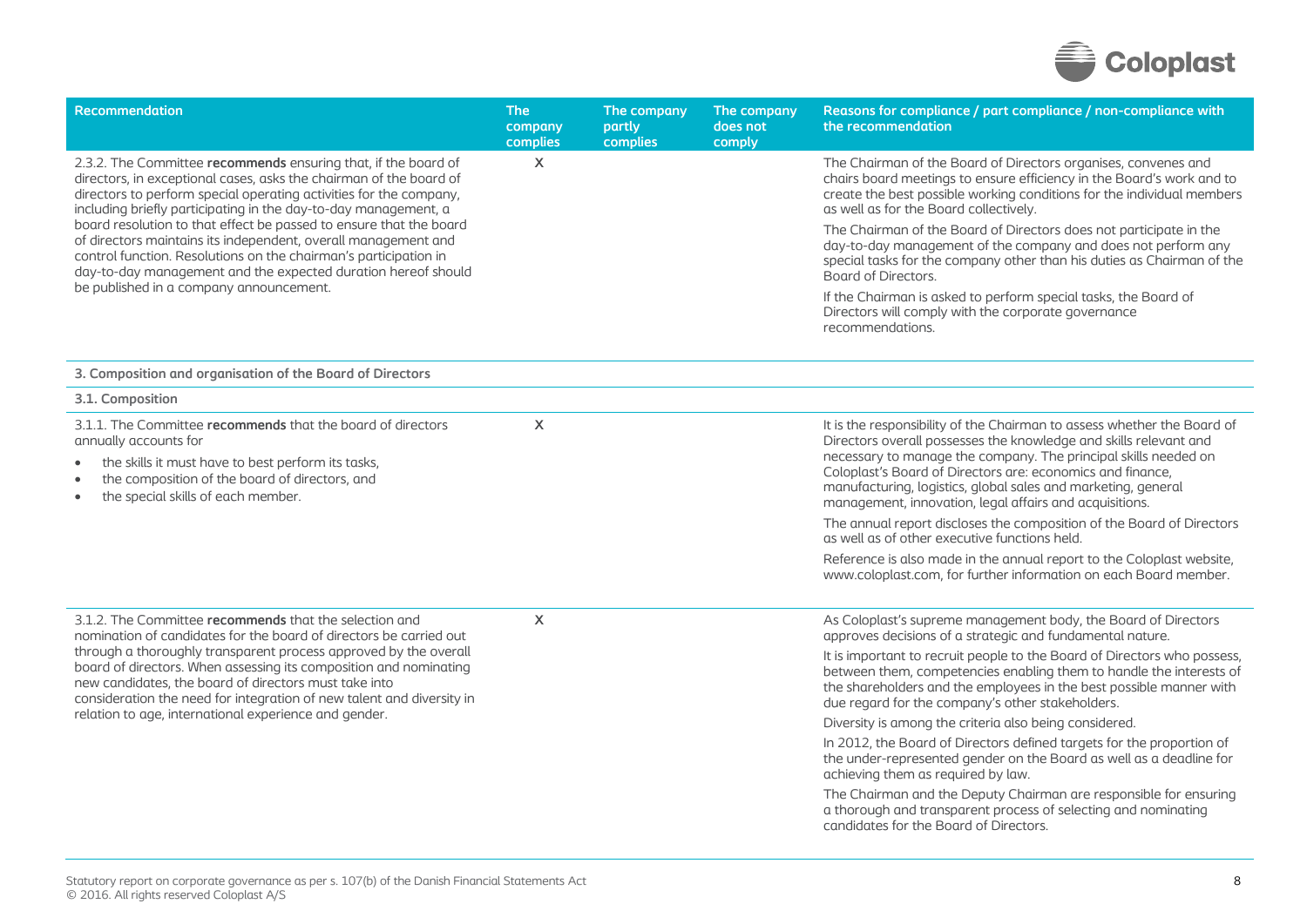

| <b>Recommendation</b>                                                                                                                                                                                                                                                                                                                                                                                                                                                                                                                                                                                                                                                                                   | <b>The</b><br>company<br>complies | The company<br>partly<br>complies | The company<br>does not<br>comply | Reasons for compliance / part compliance / non-compliance with<br>the recommendation                                                                                                                                                                                                                                                                                                                                                                                                                                                                                                     |
|---------------------------------------------------------------------------------------------------------------------------------------------------------------------------------------------------------------------------------------------------------------------------------------------------------------------------------------------------------------------------------------------------------------------------------------------------------------------------------------------------------------------------------------------------------------------------------------------------------------------------------------------------------------------------------------------------------|-----------------------------------|-----------------------------------|-----------------------------------|------------------------------------------------------------------------------------------------------------------------------------------------------------------------------------------------------------------------------------------------------------------------------------------------------------------------------------------------------------------------------------------------------------------------------------------------------------------------------------------------------------------------------------------------------------------------------------------|
| 3.1.3. The Committee recommends that the notice convening the<br>general meeting when election of members to the board of<br>directors is on the agenda be accompanied by a description of the<br>nominated candidates' qualifications, including information about<br>the candidates'<br>other executive functions, among these memberships in<br>$\bullet$<br>executive boards, boards of directors, and supervisory boards,<br>including board committees in foreign enterprises<br>demanding organisational tasks, and information about<br>$\bullet$<br>whether candidates to the board of directors are considered<br>independent.                                                                | $\mathsf{X}$                      |                                   |                                   | The CVs of the individual Board members are made available to the<br>public.<br>Together with the notice to convene the general meeting, the Board<br>of Directors discloses the profiles and backgrounds of the candidates<br>standing for the Board. This applies to both first-time elections and re-<br>elections.<br>The company discloses on its website and in the annual report which<br>Board members are considered to be independent.<br>At general meetings, the Board of Directors also announces whether<br>new candidates for the Board are considered to be independent. |
| 3.1.4. The Committee recommends that the company's articles of<br>association stipulate a retirement age for members of the board of<br>directors.                                                                                                                                                                                                                                                                                                                                                                                                                                                                                                                                                      |                                   |                                   | $\mathsf{X}$                      | The company's Articles of Association do not stipulate an age limit for<br>Board members.<br>The Board of Directors believes that age per se should not qualify or<br>disqualify a person from serving on the Board of Directors.<br>The age and length of service of each Board member is indicated in<br>the annual report and on the company's website.                                                                                                                                                                                                                               |
| 3.1.5. The Committee recommends that members of the board of<br>directors elected by the general meeting be up for election every<br>year at the annual general meeting.                                                                                                                                                                                                                                                                                                                                                                                                                                                                                                                                | $\mathsf{x}$                      |                                   |                                   | The company's articles of association provide that all shareholder-<br>elected Board members stand for election every year.                                                                                                                                                                                                                                                                                                                                                                                                                                                              |
| 3.2. Independence of the Board of Directors                                                                                                                                                                                                                                                                                                                                                                                                                                                                                                                                                                                                                                                             |                                   |                                   |                                   |                                                                                                                                                                                                                                                                                                                                                                                                                                                                                                                                                                                          |
| 3.2.1. The Committee recommends that at least half of the<br>members of the board of directors elected by the general meeting<br>be independent persons, in order for the board of directors to be<br>able to act independently of special interests.                                                                                                                                                                                                                                                                                                                                                                                                                                                   | $\mathsf{x}$                      |                                   |                                   | A majority of the Board members elected by the shareholders in<br>general meeting are considered by the Board of Directors to be<br>independent of company interests.<br>Currently serving on the Board is a major shareholder as well as a                                                                                                                                                                                                                                                                                                                                              |
| To be considered independent, this person may not:<br>be or within the past five years have been member of the<br>$\bullet$<br>executive board, or senior staff member in the company, a<br>subsidiary undertaking or an associate,<br>within the past five years, have received larger emoluments<br>$\bullet$<br>from the company/group, a subsidiary undertaking or an<br>associate in another capacity than as member of the board of<br>directors,<br>represent the interests of a controlling shareholder,<br>within the past year, have had significant business relations<br>(e.g. personal or indirectly as partner or employee,<br>shareholder, customer, supplier or member of the executive |                                   |                                   |                                   | Board member who has served for more than 12 years.<br>In the list of Board members set out in the section "Management and<br>Board of Directors" on the company's website, it is indicated whether<br>the Board of Directors considers each individual member to be<br>independent.<br>The Board members elected by the employees are, by virtue of their<br>employment with the company, not considered to be independent.<br>At Coloplast no Board member is also a member of the Executive<br>Management.                                                                            |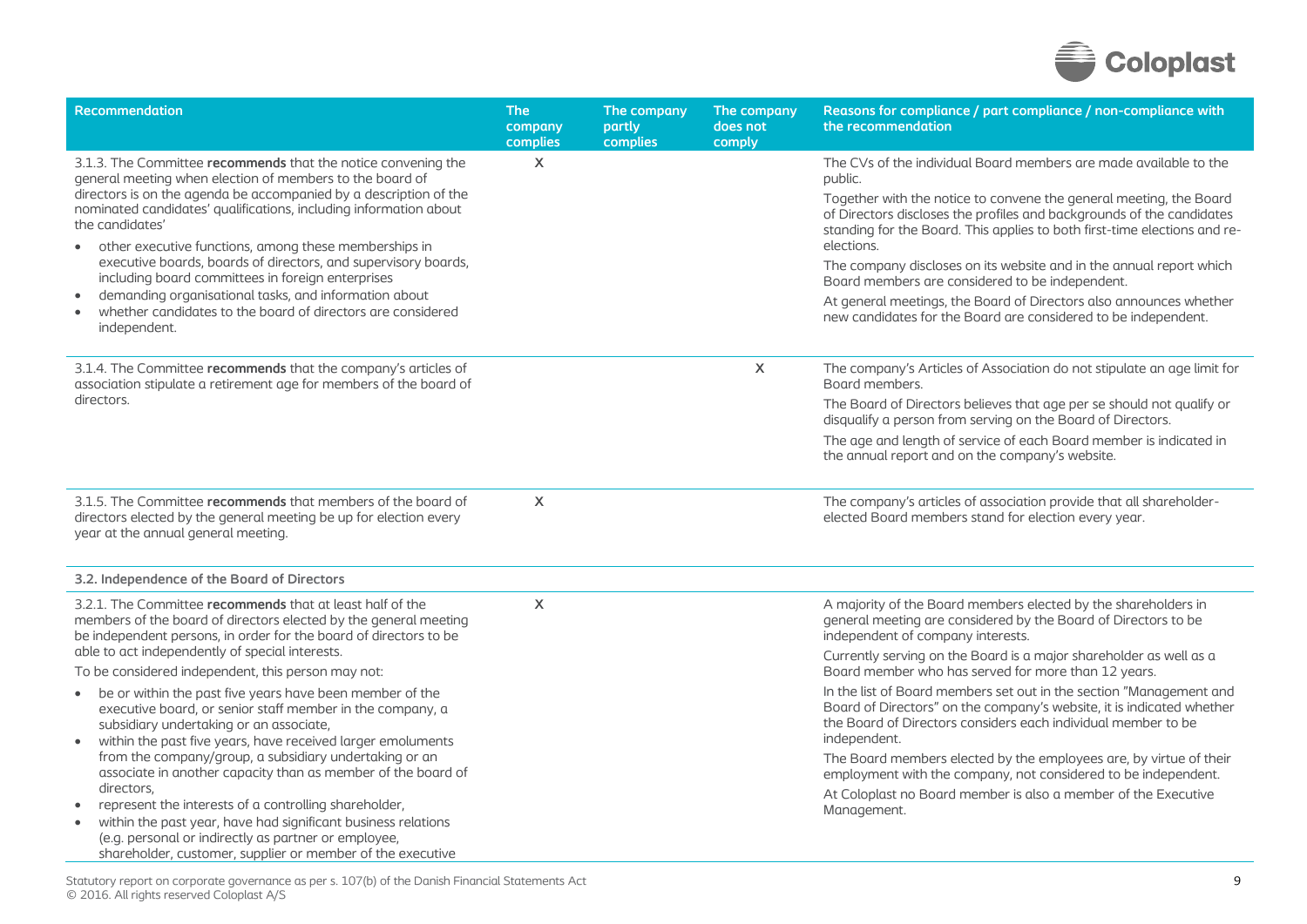

| <b>Recommendation</b>                                                                                                                                                                                                                                                                                                                                                                                                                                                                                              | <b>The</b><br>company<br>complies | The company<br>partly<br>complies | The company<br>does not<br>comply | Reasons for compliance / part compliance / non-compliance with<br>the recommendation                                                                                                                                |
|--------------------------------------------------------------------------------------------------------------------------------------------------------------------------------------------------------------------------------------------------------------------------------------------------------------------------------------------------------------------------------------------------------------------------------------------------------------------------------------------------------------------|-----------------------------------|-----------------------------------|-----------------------------------|---------------------------------------------------------------------------------------------------------------------------------------------------------------------------------------------------------------------|
| management in companies with corresponding connection)<br>with the company, a subsidiary undertaking or an associate.<br>be or within the past three years have been employed or<br>$\bullet$<br>partner at the external auditor,<br>have been chief executive in a company holding cross-<br>$\bullet$<br>memberships with the company,<br>have been member of the board of directors for more than 12<br>vears, or<br>have been close relatives with persons who are not considered<br>$\bullet$<br>independent. |                                   |                                   |                                   |                                                                                                                                                                                                                     |
| 3.3. Members of the board of directors and the number of other executive functions                                                                                                                                                                                                                                                                                                                                                                                                                                 |                                   |                                   |                                   |                                                                                                                                                                                                                     |
| 3.3.1. The Committee recommends that each member of the<br>board of directors assesses the expected time commitment for                                                                                                                                                                                                                                                                                                                                                                                            | X                                 |                                   |                                   | Each Board member's executive functions members with other Danish<br>and foreign companies are disclosed in the annual report.                                                                                      |
| each function in order that the member does not take on more<br>functions than he/she can manage satisfactorily for the company.                                                                                                                                                                                                                                                                                                                                                                                   |                                   |                                   |                                   | Coloplast's website also provides information on other important<br>positions held. The rules of procedure for the Board of Directors do<br>not restrict the number of executive functions or other positions held. |
|                                                                                                                                                                                                                                                                                                                                                                                                                                                                                                                    |                                   |                                   |                                   | It is customary for all Board Members to attend all Coloplast board<br>meetings.                                                                                                                                    |
| 3.3.2. The Committee recommends that the management<br>commentary, in addition to the provisions laid down by legislation,                                                                                                                                                                                                                                                                                                                                                                                         |                                   | X                                 |                                   | The company discloses on its website which Board members are<br>considered to be independent.                                                                                                                       |
| includes the following information about the members of the board<br>of directors:                                                                                                                                                                                                                                                                                                                                                                                                                                 |                                   |                                   |                                   | At general meetings, the Board of Directors also announces whether<br>new candidates for the Board are considered to be independent.                                                                                |
| the position of the relevant person,<br>the age and gender of the relevant person,<br>$\bullet$<br>whether the member is considered independent,<br>$\bullet$<br>the date of appointment to the board of directors of the<br>$\bullet$                                                                                                                                                                                                                                                                             |                                   |                                   |                                   | The annual report provides information on each Board member's<br>other executive functions in Danish and foreign companies,<br>independence as well as their educational backgrounds and length of<br>service.      |
| member,<br>expiry of the current election period,<br>$\bullet$<br>other executive functions, e.g. memberships in executive<br>$\bullet$                                                                                                                                                                                                                                                                                                                                                                            |                                   |                                   |                                   | The company also discloses in the annual report the aggregate<br>number of shares in the company held by the Board members as well<br>as any changes in such holdings during the financial year.                    |
| boards, boards of directors, and supervisory boards, including<br>board committees in foreign enterprises and<br>demanding organisational tasks, and<br>$\bullet$                                                                                                                                                                                                                                                                                                                                                  |                                   |                                   |                                   | In addition, Coloplast discloses, on a regular basis and pursuant to the<br>provisions of the Danish Securities Trading Act, Board members'<br>transactions involving Coloplast shares.                             |
| the number of shares, options, warrants and similar in the<br>$\bullet$<br>company, and other group companies of the company, owned<br>by the member, as well as changes in the portfolio of the<br>member of the securities mentioned which have occurred                                                                                                                                                                                                                                                         |                                   |                                   |                                   | There is no maximum length of service on the Board, but it remains a<br>special responsibility of the Chairman to ensure renewal and continuity<br>in the composition of the Board of Directors.                    |
| during the financial year.                                                                                                                                                                                                                                                                                                                                                                                                                                                                                         |                                   |                                   |                                   | Board members elected by the shareholders in general meeting are<br>elected for terms of one year and are eligible for re-election.                                                                                 |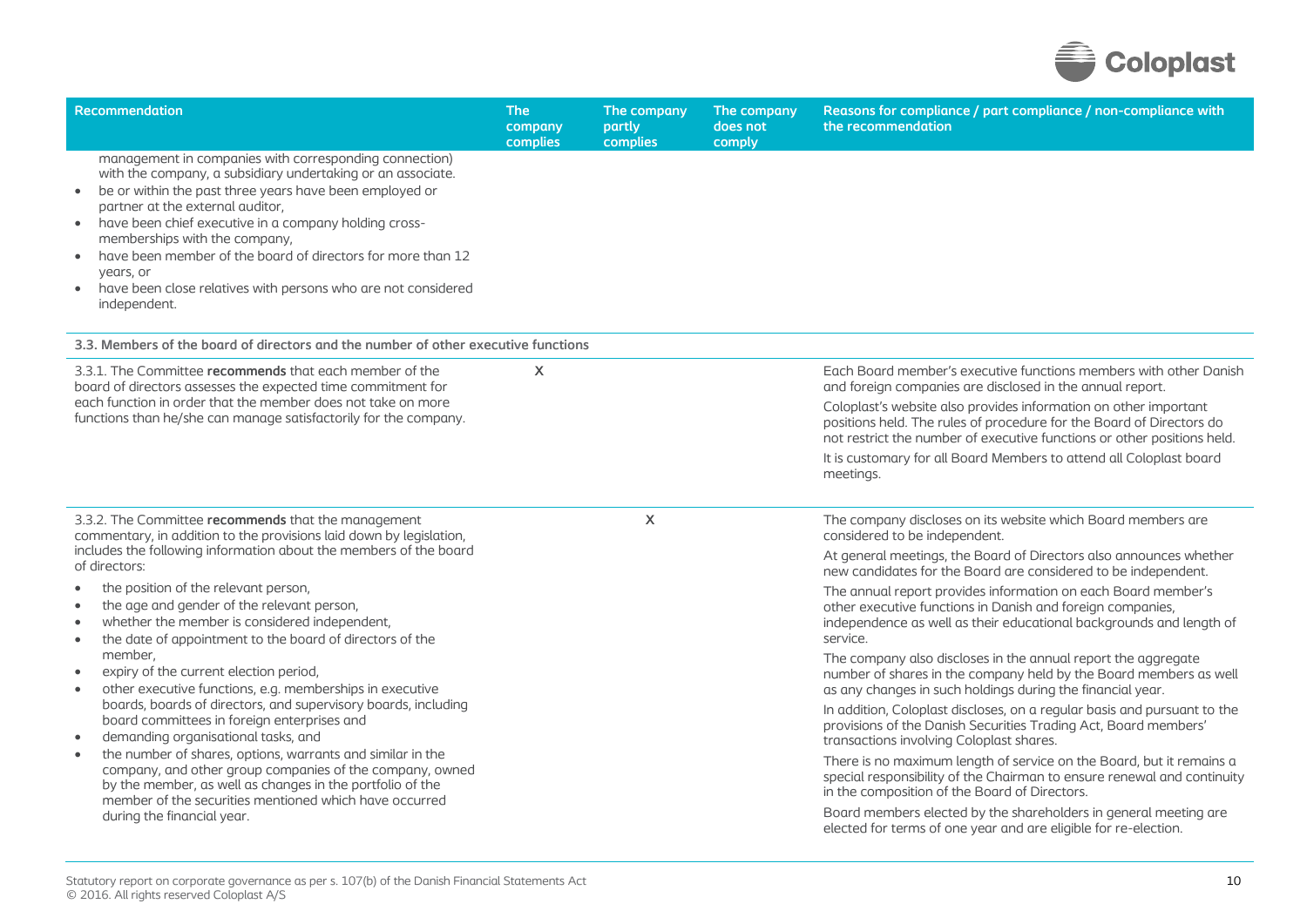

| <b>Recommendation</b>                                                                                                                                                                                                                                                                                                                                                                                                                                                                                          | <b>The</b><br>company<br>complies | The company<br>partly<br>complies | The company<br>does not<br>comply | Reasons for compliance / part compliance / non-compliance with<br>the recommendation                                                                                                                                                                                                                                          |
|----------------------------------------------------------------------------------------------------------------------------------------------------------------------------------------------------------------------------------------------------------------------------------------------------------------------------------------------------------------------------------------------------------------------------------------------------------------------------------------------------------------|-----------------------------------|-----------------------------------|-----------------------------------|-------------------------------------------------------------------------------------------------------------------------------------------------------------------------------------------------------------------------------------------------------------------------------------------------------------------------------|
| 3.4. Board committees                                                                                                                                                                                                                                                                                                                                                                                                                                                                                          |                                   |                                   |                                   |                                                                                                                                                                                                                                                                                                                               |
| 3.4.1. The Committee recommends that the company publish the<br>following on the company's website:<br>• The terms of reference of the board committees,<br>• the most important activities of the committees during the<br>year, and the number of meetings held by each committee,<br>and<br>• the names of the members of each committee, including the<br>chairmen of the committees, as well as information on which<br>members are independent members and which members have<br>special qualifications. | $\mathsf{X}$                      |                                   |                                   | The company discloses the terms of reference of the audit committee,<br>the most important activities of and the number of meetings held by<br>the committee, committee members' names including the name of the<br>committee chairman. Information on committee member<br>independence is provided on the company's website. |
| 3.4.2. The Committee recommends that a majority of the<br>members of a board committee be independent.                                                                                                                                                                                                                                                                                                                                                                                                         | X                                 |                                   |                                   | A majority of the members of the audit committee are independent.                                                                                                                                                                                                                                                             |
| 3.4.3. The Committee recommends that the board of directors set                                                                                                                                                                                                                                                                                                                                                                                                                                                |                                   | $\mathsf{x}$                      |                                   | The company has established an audit committee.                                                                                                                                                                                                                                                                               |
| up a formal audit committee composed such that<br>the chairman of the board of directors is not chairman of the<br>$\bullet$<br>audit committee, and                                                                                                                                                                                                                                                                                                                                                           |                                   |                                   |                                   | The company believes that the composition of the audit committee<br>including its chairman to be appropriate, as its members possess the<br>necessary skills and expertise.                                                                                                                                                   |
| between them, the members should possess such expertise<br>$\bullet$<br>and experience as to provide an updated insight into and                                                                                                                                                                                                                                                                                                                                                                               |                                   |                                   |                                   | The Board of Directors of Coloplast has re-elected Michael Pram<br>Rasmussen as chairman of the audit committee.                                                                                                                                                                                                              |
| experience in the financial, accounting and audit aspects of<br>companies whose shares are admitted to trading on a<br>regulated market.                                                                                                                                                                                                                                                                                                                                                                       |                                   |                                   |                                   | The Board of Directors finds it an appropriate and natural choice for<br>the Chairman of the Board of Directors to also handle the tasks<br>related to planning and formally chairing the meetings of the audit<br>committee, among other things to ensure consistency with the work of<br>the Board.                         |
| 3.4.4. The Committee recommends that, prior to the approval of<br>the annual report and other financial reports, the audit committee<br>monitors and reports to the board of directors about:                                                                                                                                                                                                                                                                                                                  | $\mathsf{X}$                      |                                   |                                   | The functions and duties of the audit committee are described in the<br>committee's terms of reference, which is available on the company's<br>website, www.coloplast.com.                                                                                                                                                    |
| significant accounting policies,<br>significant accounting estimates,<br>related party transactions, and<br>uncertainties and risks, including in relation to the outlook for<br>the current year.                                                                                                                                                                                                                                                                                                             |                                   |                                   |                                   |                                                                                                                                                                                                                                                                                                                               |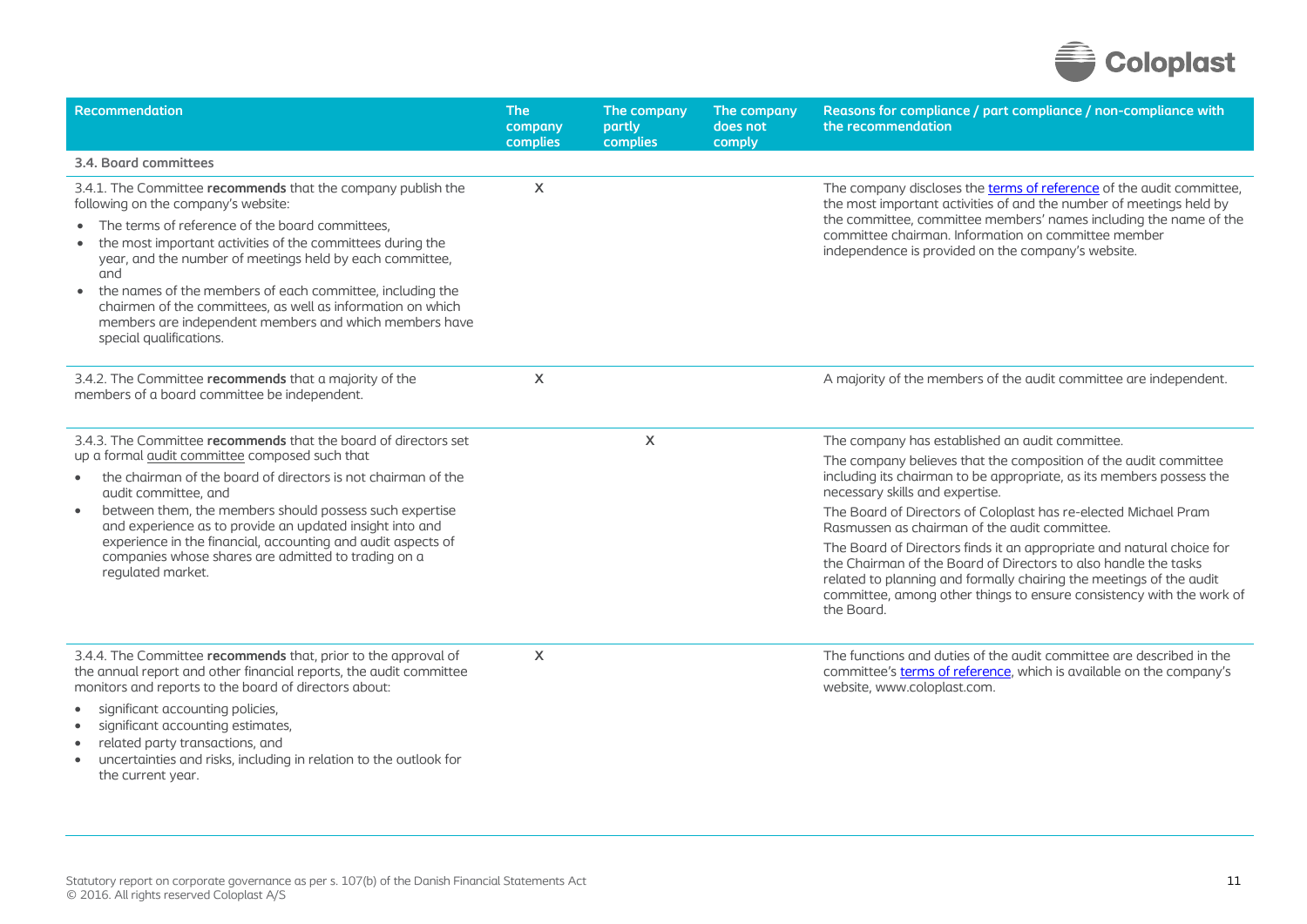

| Recommendation                                                                                                                                                                                                                                                                                                                                                                                                                                                                                                                                                                                                                                                                                                                                                           | <b>The</b><br>company<br>complies | The company<br>partly<br>complies | The company<br>does not<br>comply | Reasons for compliance / part compliance / non-compliance with<br>the recommendation                                                                                                                                                                                                                                                                                                                                                                                                                                                                                           |
|--------------------------------------------------------------------------------------------------------------------------------------------------------------------------------------------------------------------------------------------------------------------------------------------------------------------------------------------------------------------------------------------------------------------------------------------------------------------------------------------------------------------------------------------------------------------------------------------------------------------------------------------------------------------------------------------------------------------------------------------------------------------------|-----------------------------------|-----------------------------------|-----------------------------------|--------------------------------------------------------------------------------------------------------------------------------------------------------------------------------------------------------------------------------------------------------------------------------------------------------------------------------------------------------------------------------------------------------------------------------------------------------------------------------------------------------------------------------------------------------------------------------|
| 3.4.5. The Committee recommends that the audit committee:<br>annually assesses the need for an internal audit, and in such<br>$\bullet$<br>case, makes recommendations on selecting, appointing and<br>removing the head of the internal audit function and on the<br>budget of the internal audit function, and<br>monitor the executive board's follow-up on the conclusions<br>$\bullet$<br>and recommendations of the internal audit function.                                                                                                                                                                                                                                                                                                                       | X                                 |                                   |                                   | Once a year, the audit committee assesses the need for an internal<br>qudit function.<br>On the basis of a recommendation from the audit committee, the<br>Board of Directors reviews, at least once a year, the adequacy of the<br>internal control systems.<br>The Board has assessed that the size and complexity of the company<br>currently does not necessitate the establishment of an internal audit<br>function.<br>The motivation for a decision on whether to establish an internal audit<br>function is disclosed in the management's review in the annual report. |
| 3.4.6. The Committee recommends that the board of directors<br>establish a nomination committee chaired by the chairman of the<br>board of directors with at least the following preparatory tasks:<br>describe the qualifications required by the board of directors<br>and the executive board, and for a specific membership, state<br>the time expected to be spent on having to carry out the<br>membership, as well as assess the competences, knowledge<br>and experience of the two governing bodies combined,<br>annually assess the structure, size, composition and results of<br>the board of directors and the executive board, as well as<br>recommend any changes to the board of directors,<br>annually assess the competences, knowledge and experience |                                   |                                   | X                                 | The Board of Directors has not established an independent<br>nomination committee.<br>The Chairman and the Deputy Chairman assess and determine in<br>consultation with the Board of Directors once a year the size,<br>structure, composition, skills, knowledge and experience believed to be<br>required on the Board of Directors as well as in the Executive<br>Management.                                                                                                                                                                                               |

of the individual members of management, and report to the

shareholders and members of the board of directors and the executive board for candidates for the board of directors and

 propose an action plan to the board of directors on the future composition of the board of directors, including proposals for

consider proposals from relevant persons, including

board of directors in this respect,

the executive board, and

specific changes.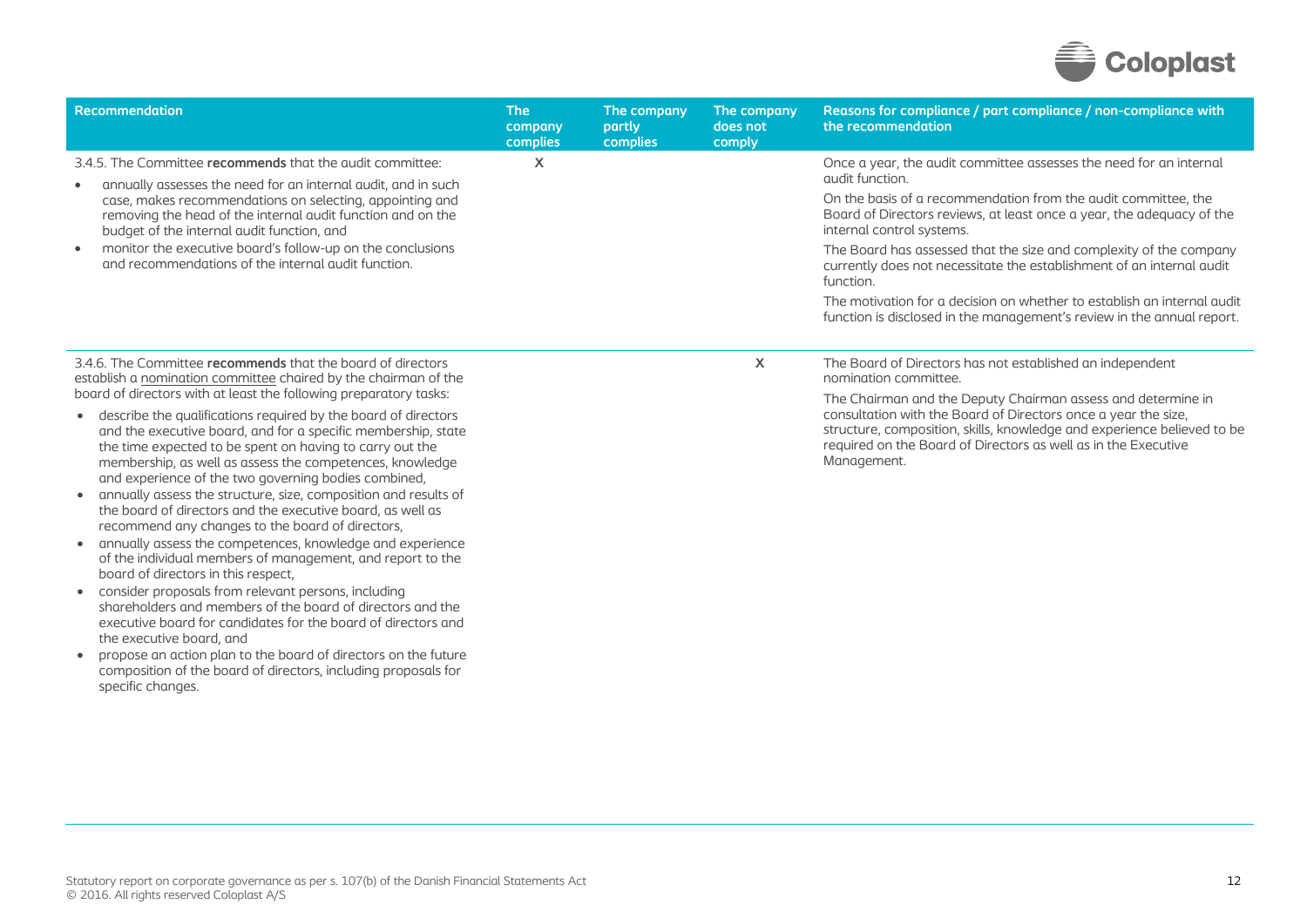

| Recommendation                                                                                                                                                                                                                                                                                                                                                                                                                                                                                                                                                                                                                                                                                                                                                                                                                                                | <b>The</b><br>company<br>complies | The company<br>partly<br>complies | The company<br>does not<br>comply | Reasons for compliance / part compliance / non-compliance with<br>the recommendation                                                                                                                                                                                                                                                                                                     |
|---------------------------------------------------------------------------------------------------------------------------------------------------------------------------------------------------------------------------------------------------------------------------------------------------------------------------------------------------------------------------------------------------------------------------------------------------------------------------------------------------------------------------------------------------------------------------------------------------------------------------------------------------------------------------------------------------------------------------------------------------------------------------------------------------------------------------------------------------------------|-----------------------------------|-----------------------------------|-----------------------------------|------------------------------------------------------------------------------------------------------------------------------------------------------------------------------------------------------------------------------------------------------------------------------------------------------------------------------------------------------------------------------------------|
| 3.4.7. The Committee recommends that the board of directors<br>establish a remuneration committee with at least the following<br>preparatory tasks:                                                                                                                                                                                                                                                                                                                                                                                                                                                                                                                                                                                                                                                                                                           |                                   |                                   | $\sf X$                           | The Chairman and the Deputy Chairman assess once a year the<br>remuneration of the Board of Directors and the Executive<br>Management and recommend this to the Board of Directors for<br>approval.                                                                                                                                                                                      |
| • to recommend the remuneration policy (including the general<br>quidelines for incentive-based remuneration) to the board of<br>directors and the executive board for approval by the board of<br>directors prior to approval by the general meeting,<br>make proposals to the board of directors on remuneration for<br>$\bullet$<br>members of the board of directors and the executive board, as<br>well as ensure that the remuneration is in compliance with the<br>company's remuneration policy and the assessment of the<br>performance of the persons concerned. The committee should<br>have information about the total amount of remuneration that<br>members of the board of directors and the executive board<br>receive from other companies in the group, and<br>• recommend a remuneration policy applicable for the company<br>in general. |                                   |                                   |                                   |                                                                                                                                                                                                                                                                                                                                                                                          |
| 3.4.8. The Committee recommends that the remuneration<br>committee do not consult with the same external advisers as the<br>executive board of the company.                                                                                                                                                                                                                                                                                                                                                                                                                                                                                                                                                                                                                                                                                                   |                                   |                                   | $\boldsymbol{\mathsf{X}}$         | No remuneration committee has been established.                                                                                                                                                                                                                                                                                                                                          |
| 3.5. Evaluation of the performance of the board of directors and the executive board                                                                                                                                                                                                                                                                                                                                                                                                                                                                                                                                                                                                                                                                                                                                                                          |                                   |                                   |                                   |                                                                                                                                                                                                                                                                                                                                                                                          |
| 3.5.1. The Committee recommends that the board of directors<br>establish an evaluation procedure where contributions and results<br>of the board of directors and the individual members, as well as<br>collaboration with the executive board are annually evaluated.<br>Significant changes deriving from the evaluation should be<br>included in the management commentary or on the company's<br>website.                                                                                                                                                                                                                                                                                                                                                                                                                                                 | $\boldsymbol{\mathsf{X}}$         |                                   |                                   | On a regular basis the Board of Directors assesses the work of the<br>Board, as well as the contributions and achievements of the Board<br>collectively and of its individual members, on the basis of which the<br>Board of Directors performs a self-assessment once a year. The self-<br>assessment is a requirement set out in the rules of procedure for the<br>Board of Directors. |
|                                                                                                                                                                                                                                                                                                                                                                                                                                                                                                                                                                                                                                                                                                                                                                                                                                                               |                                   |                                   |                                   | The Chairman is responsible for carrying out the assessment, and the<br>results are discussed by the entire Board of Directors.                                                                                                                                                                                                                                                          |
|                                                                                                                                                                                                                                                                                                                                                                                                                                                                                                                                                                                                                                                                                                                                                                                                                                                               |                                   |                                   |                                   | The results and the procedure of the assessment are disclosed in the<br>company's annual report.                                                                                                                                                                                                                                                                                         |
|                                                                                                                                                                                                                                                                                                                                                                                                                                                                                                                                                                                                                                                                                                                                                                                                                                                               |                                   |                                   |                                   | The Board of Directors reviews regularly and at least once a year as<br>part of its self-assessment process whether the skills and expertise of<br>the Board in general and the individual Board members need to be<br>updated.                                                                                                                                                          |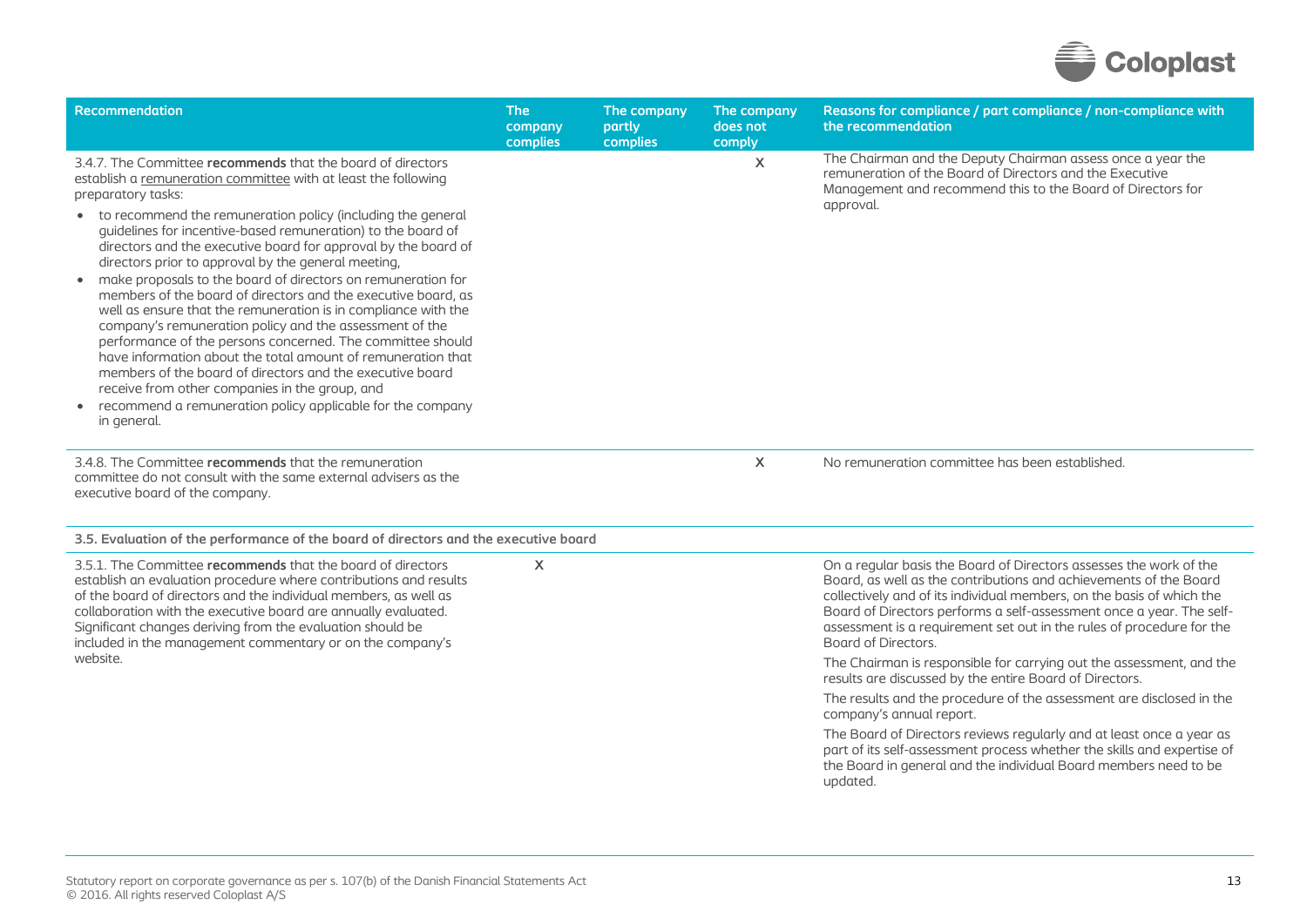

| <b>Recommendation</b>                                                                                                                                                                                                                                                                                                                                                                                     | <b>The</b><br>company<br>complies | The company<br>partly<br>complies | The company<br>does not<br>comply | Reasons for compliance / part compliance / non-compliance with<br>the recommendation                                                                                                                                                                                                                                                                                                                                                                                                                                                                                                                                                                                 |
|-----------------------------------------------------------------------------------------------------------------------------------------------------------------------------------------------------------------------------------------------------------------------------------------------------------------------------------------------------------------------------------------------------------|-----------------------------------|-----------------------------------|-----------------------------------|----------------------------------------------------------------------------------------------------------------------------------------------------------------------------------------------------------------------------------------------------------------------------------------------------------------------------------------------------------------------------------------------------------------------------------------------------------------------------------------------------------------------------------------------------------------------------------------------------------------------------------------------------------------------|
| 3.5.2. The Committee recommends that in connection with<br>preparation of the general meeting, the board of directors consider<br>whether the number of members is appropriate in relation to the<br>requirements of the company. This should help ensure a<br>constructive debate and an effective decision-making process in<br>which all members are given the opportunity to participate<br>actively. | X                                 |                                   |                                   | Considerations are made on an on-going basis as to whether the<br>number of Board members is consistent with the needs of the<br>company. The articles of association provide for at least five and not<br>more than eight members to be elected by the shareholders in general<br>meeting. Currently, eight Board members are elected by the<br>shareholders. In addition, the employees elect a number of members<br>to the Board of Directors, currently three.<br>In the preparations for each year's general meeting, the Board of<br>Directors considers whether the number of board members is<br>appropriate in relation to the requirements of the company. |
| 3.5.3. The Committee recommends that at least once every year<br>the board of directors evaluate the work and performance of the<br>executive board in accordance with predefined clear criteria.                                                                                                                                                                                                         | X                                 |                                   |                                   | The Chairman and Deputy Chairman make an annual assessment of<br>the Executive Management's work and results, including of the<br>cooperation between the Board of Directors and the Executive<br>Management. The assessment and any action to be taken is discussed<br>by the entire Board without the presence of the Executive<br>Management and is subsequently presented to the Executive<br>Management.                                                                                                                                                                                                                                                        |
| 3.5.4. The Committee recommends that the executive board and<br>the board of directors establish a procedure according to which<br>their cooperation is evaluated annually through a formalised<br>dialogue between the chairman of the board of directors and the<br>chief executive officer and that the outcome of the evaluation be<br>presented to the board of directors.                           | X                                 |                                   |                                   | The Chairman and Deputy Chairman make an annual assessment of<br>the Executive Management's work and results, including of the<br>cooperation between the Board of Directors and the Executive<br>Management. The assessment and any action to be taken is discussed<br>by the entire Board without the presence of the Executive<br>Management and is subsequently presented to the Executive<br>Management.                                                                                                                                                                                                                                                        |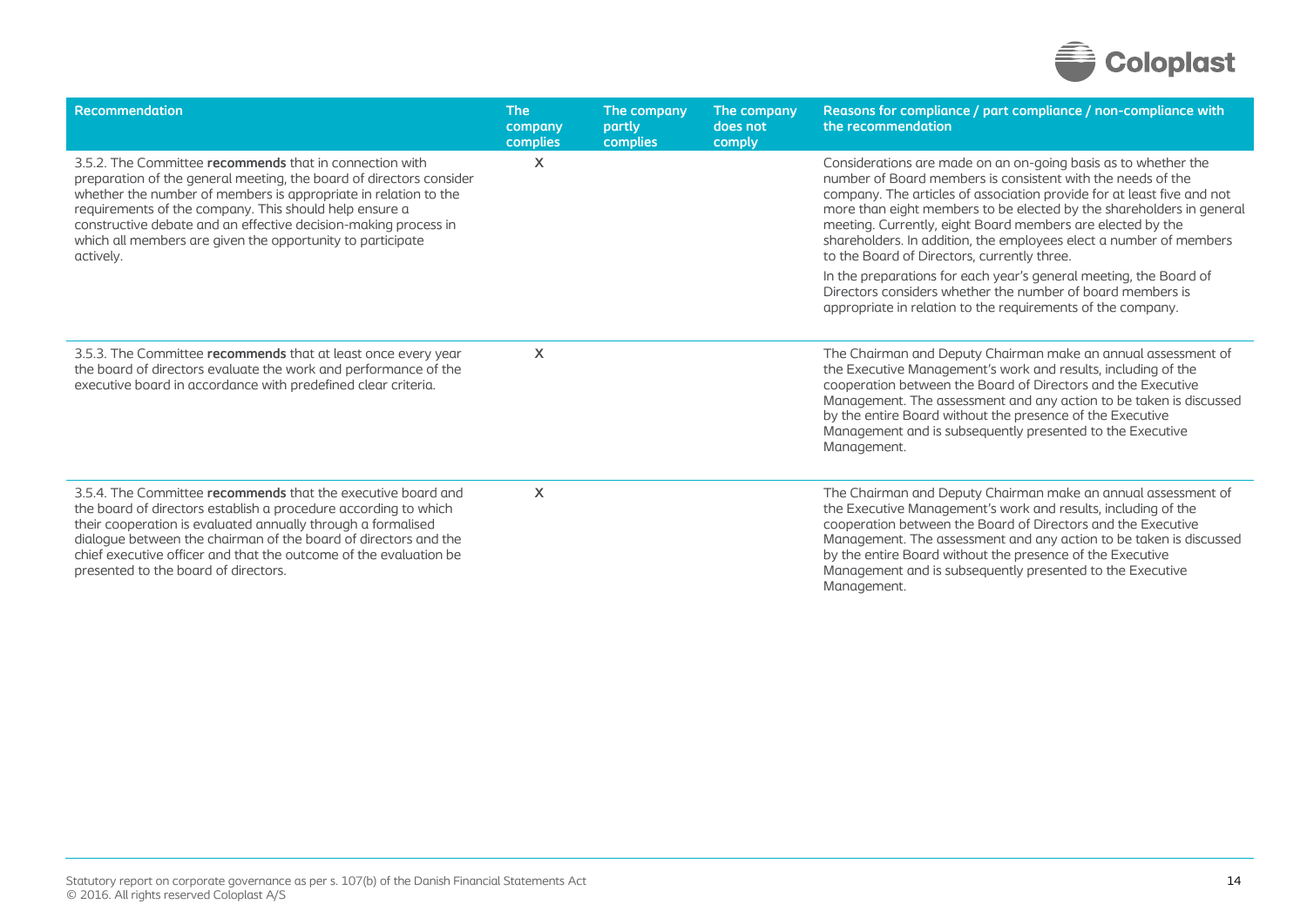

| <b>Recommendation</b>                                                                                                                                                               | <b>The</b><br>company<br>complies | The company<br>partly<br>complies | The company<br>does not<br>comply | Reasons for compliance / part compliance / non-compliance with<br>the recommendation                                                                                                                                                                                                                                                                                                                                                                                                                                                                                                                                                                                                                                                                                                                                                                                                                                                                                                                                                                                                                                                                                   |
|-------------------------------------------------------------------------------------------------------------------------------------------------------------------------------------|-----------------------------------|-----------------------------------|-----------------------------------|------------------------------------------------------------------------------------------------------------------------------------------------------------------------------------------------------------------------------------------------------------------------------------------------------------------------------------------------------------------------------------------------------------------------------------------------------------------------------------------------------------------------------------------------------------------------------------------------------------------------------------------------------------------------------------------------------------------------------------------------------------------------------------------------------------------------------------------------------------------------------------------------------------------------------------------------------------------------------------------------------------------------------------------------------------------------------------------------------------------------------------------------------------------------|
| 4. Remuneration of management                                                                                                                                                       |                                   |                                   |                                   |                                                                                                                                                                                                                                                                                                                                                                                                                                                                                                                                                                                                                                                                                                                                                                                                                                                                                                                                                                                                                                                                                                                                                                        |
| 4.1. Form and content of the remuneration policy                                                                                                                                    |                                   |                                   |                                   |                                                                                                                                                                                                                                                                                                                                                                                                                                                                                                                                                                                                                                                                                                                                                                                                                                                                                                                                                                                                                                                                                                                                                                        |
| 4.1.1. The Committee recommends that the board of directors<br>prepare a clear and transparent remuneration policy for the board<br>of directors and the executive board, including | X                                 |                                   |                                   | The Board of Directors has adopted general guidelines for the<br>company's remuneration of members of the Board of Directors and<br>the Executive Management.                                                                                                                                                                                                                                                                                                                                                                                                                                                                                                                                                                                                                                                                                                                                                                                                                                                                                                                                                                                                          |
| a detailed description of the components of the remuneration<br>$\bullet$<br>for members of the board of directors and the executive                                                |                                   |                                   |                                   | The general guidelines have been approved by the shareholders in<br>general meeting.                                                                                                                                                                                                                                                                                                                                                                                                                                                                                                                                                                                                                                                                                                                                                                                                                                                                                                                                                                                                                                                                                   |
| board,<br>• the reasons for choosing the individual components of the<br>remuneration, and<br>• a description of the criteria on which the balance between the                      |                                   |                                   |                                   | The remuneration policy sets out that members of the Board of<br>Directors receive a fixed annual fee and that the remuneration paid to<br>members of the Executive Management consists of a fixed and a<br>variable component.                                                                                                                                                                                                                                                                                                                                                                                                                                                                                                                                                                                                                                                                                                                                                                                                                                                                                                                                        |
| individual components of the remuneration is based.<br>The remuneration policy should be approved by the general<br>meeting and published on the company's website.                 |                                   |                                   |                                   | The fixed component consists of a net salary, pension contribution and<br>other benefits. The variable component consists of a bonus and of<br>options.                                                                                                                                                                                                                                                                                                                                                                                                                                                                                                                                                                                                                                                                                                                                                                                                                                                                                                                                                                                                                |
|                                                                                                                                                                                     |                                   |                                   |                                   | <b>Board of Directors</b><br>Members of the Board of Directors receive a fixed annual fee. The<br>chairman and deputy chairman of the Board of Directors receive a<br>supplement to this fee. The amounts of fees and supplements are<br>approved by the shareholders in general meeting and disclosed in the<br>annual report. Fees are fixed on the basis of fees paid by other<br>companies. Members of the Board of Directors receive no incentive<br>pay.                                                                                                                                                                                                                                                                                                                                                                                                                                                                                                                                                                                                                                                                                                         |
|                                                                                                                                                                                     |                                   |                                   |                                   | <b>Executive Management</b><br>The Chairman and Deputy Chairman perform an annual review of the<br>remuneration paid to members of the Executive Management. The<br>remuneration paid to members of the Executive Management consists<br>of a fixed and a variable component. The fixed pay consists of a net<br>salary, pension contribution and other benefits. The value of each of<br>those components for each member of the Executive Management is<br>disclosed in the annual report. As an element of the variable pay,<br>members of the Executive Management may receive an annual bonus,<br>subject to the achievement of certain benchmarks. The bonus<br>proportion may vary among the members of the Executive<br>Management, but is subject to a maximum of 25% of their annual<br>remuneration. The actual bonus paid to each member of the<br>Executive Management is disclosed in the Annual Report. At the date<br>of adoption of these guidelines, the bonus benchmarks are based on<br>value creation and profitability, but they may be changed by the<br>Board of Directors. Any such change will be communicated in a<br>company announcement. |
|                                                                                                                                                                                     |                                   |                                   |                                   | Another element of the variable pay is made up of options and is<br>intended to ensure that the Executive Management's incentive                                                                                                                                                                                                                                                                                                                                                                                                                                                                                                                                                                                                                                                                                                                                                                                                                                                                                                                                                                                                                                       |

correlates with the long-term creation of shareholder value. For that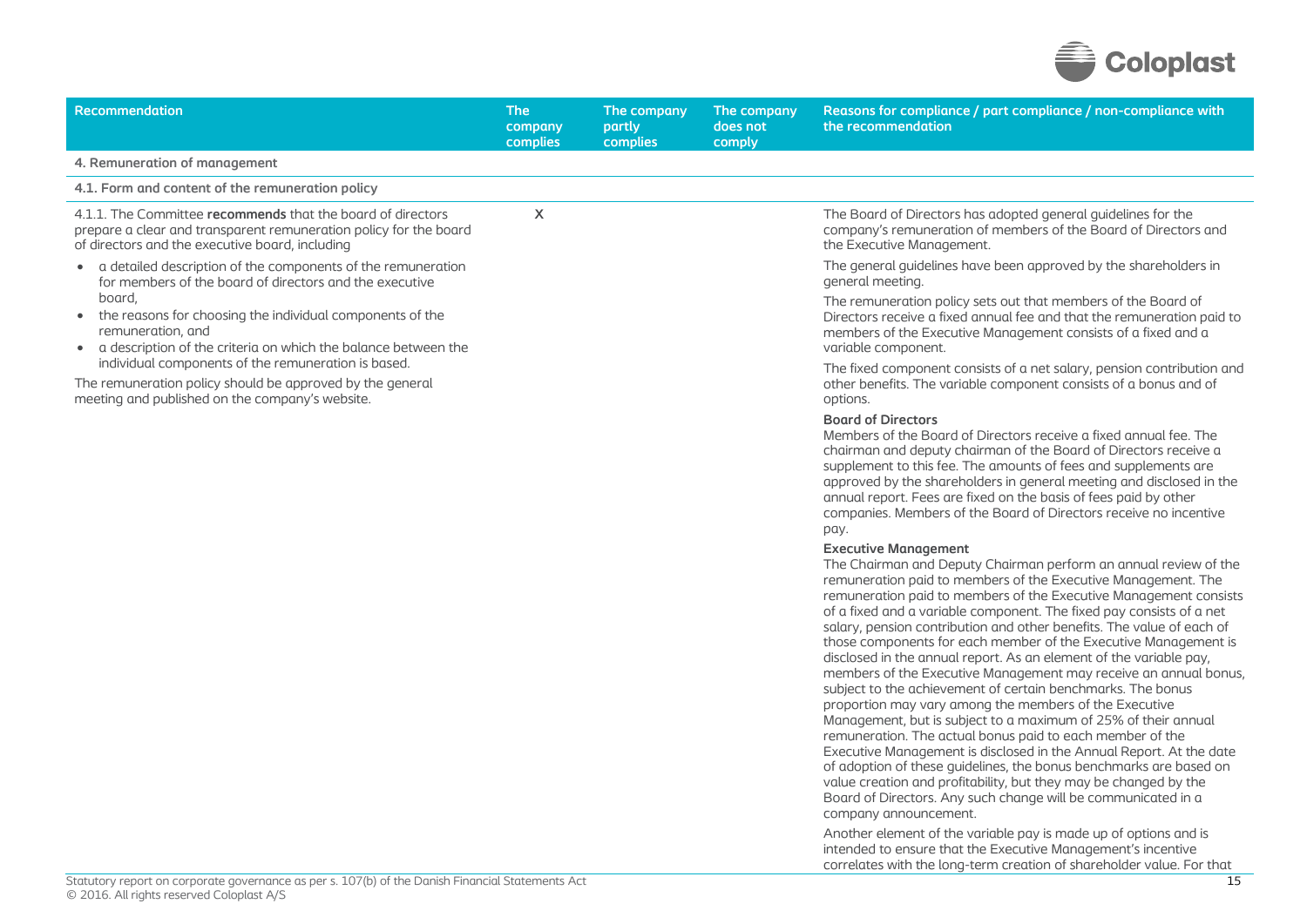

| Recommendation                                                                                                                                                                                | <b>The</b><br>company<br><b>complies</b> | The company<br>partly<br>complies | The company<br>does not<br>comply | Reasons for compliance / part compliance / non-compliance with<br>the recommendation                                                                                                                                                                                                                                                                                                                                                                                                                                                                                                                                                                                                                                                                                                          |
|-----------------------------------------------------------------------------------------------------------------------------------------------------------------------------------------------|------------------------------------------|-----------------------------------|-----------------------------------|-----------------------------------------------------------------------------------------------------------------------------------------------------------------------------------------------------------------------------------------------------------------------------------------------------------------------------------------------------------------------------------------------------------------------------------------------------------------------------------------------------------------------------------------------------------------------------------------------------------------------------------------------------------------------------------------------------------------------------------------------------------------------------------------------|
|                                                                                                                                                                                               |                                          |                                   |                                   | same reason, the option plan is revolving and not subject to the<br>achievement of defined benchmarks.                                                                                                                                                                                                                                                                                                                                                                                                                                                                                                                                                                                                                                                                                        |
|                                                                                                                                                                                               |                                          |                                   |                                   | Members of the Executive Management are awarded a number of<br>options each year with a value equal to a maximum of 40% of the<br>Executive Management's remuneration. The value is calculated in<br>accordance with the Black-Scholes formula. Options are awarded at a<br>strike price which is 15% higher than the market price at the award<br>date calculated as the average price of all trades on the last trading<br>day of the calendar year. The options have a term of five years and<br>are exercisable after three years. The number of options awarded to<br>each member of the Executive Management and their value is<br>disclosed in the annual report. Options in the Executive Management<br>share option plan are covered by the company's holding of treasury<br>shares. |
|                                                                                                                                                                                               |                                          |                                   |                                   | In addition, the Chairman and Deputy Chairman of the Board perform<br>an annual review of the remuneration paid to members of the<br>Executive Management relative to the managements of other Danish<br>companies.                                                                                                                                                                                                                                                                                                                                                                                                                                                                                                                                                                           |
|                                                                                                                                                                                               |                                          |                                   |                                   | The Board of Directors considers the remuneration policy to be clear<br>and easily understandable.                                                                                                                                                                                                                                                                                                                                                                                                                                                                                                                                                                                                                                                                                            |
|                                                                                                                                                                                               |                                          |                                   |                                   | The policy is disclosed in the annual report.                                                                                                                                                                                                                                                                                                                                                                                                                                                                                                                                                                                                                                                                                                                                                 |
| 4.1.2. The Committee recommends that, if the remuneration policy<br>includes variable components,<br>• limits be set on the variable components of the total<br>remuneration package,         | X                                        |                                   |                                   | The remuneration policy defines limits for the variable components,<br>and the Board of Directors believes there is a reasonable and<br>balanced linkage between the remuneration, expected risks and value<br>creation in both the short and the long term. We have ensured clarity<br>about the performance criteria and clearly defined benchmarks.                                                                                                                                                                                                                                                                                                                                                                                                                                        |
| a reasonable and balanced linkage be ensured between<br>$\bullet$<br>remuneration for governing body members, expected risks and<br>the value creation for shareholders in the short and long |                                          |                                   |                                   | The criteria for some of the variable components extend further than<br>one calendar year.                                                                                                                                                                                                                                                                                                                                                                                                                                                                                                                                                                                                                                                                                                    |
| terms,<br>• there be clarity about performance criteria and measurability<br>for award of variable components,                                                                                |                                          |                                   |                                   | Coloplast's current remuneration agreements contain claw back<br>clauses.                                                                                                                                                                                                                                                                                                                                                                                                                                                                                                                                                                                                                                                                                                                     |
| • there be criteria ensuring that qualifying periods for variable<br>components in remuneration agreements are longer than one<br>calendar year, and                                          |                                          |                                   |                                   |                                                                                                                                                                                                                                                                                                                                                                                                                                                                                                                                                                                                                                                                                                                                                                                               |
| an agreement is made which, in exceptional cases, entitles the<br>company to reclaim in full or in part variable components of<br>remuneration that were paid on the basis of data, which     |                                          |                                   |                                   |                                                                                                                                                                                                                                                                                                                                                                                                                                                                                                                                                                                                                                                                                                                                                                                               |

proved to be misstated.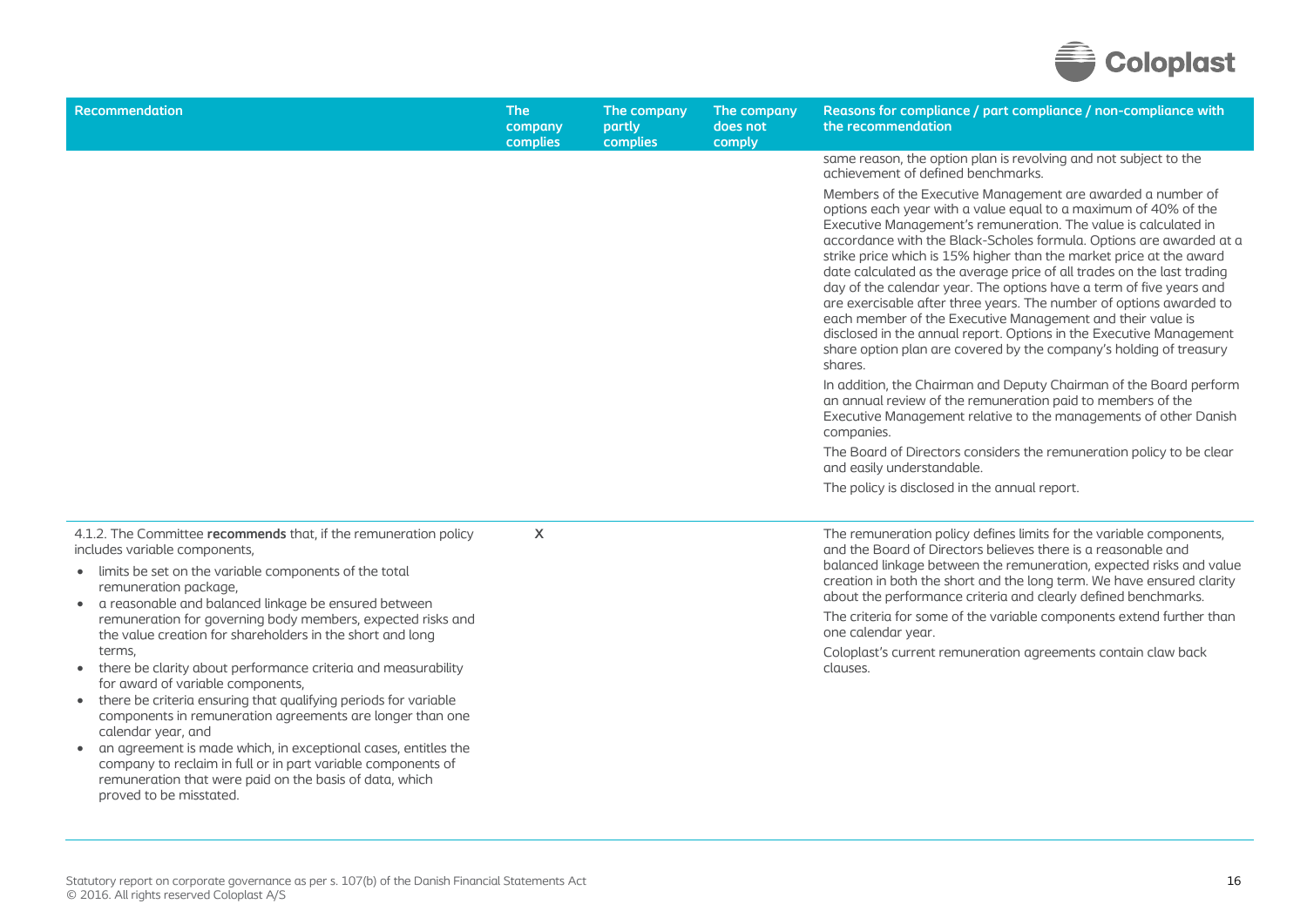

| <b>Recommendation</b>                                                                                                                                                                                                                                                        | <b>The</b><br>company<br>complies | The company<br>partly<br>complies | The company<br>does not<br>comply | Reasons for compliance / part compliance / non-compliance with<br>the recommendation                                                                                                                                                                                                                                                                                                                                                                   |
|------------------------------------------------------------------------------------------------------------------------------------------------------------------------------------------------------------------------------------------------------------------------------|-----------------------------------|-----------------------------------|-----------------------------------|--------------------------------------------------------------------------------------------------------------------------------------------------------------------------------------------------------------------------------------------------------------------------------------------------------------------------------------------------------------------------------------------------------------------------------------------------------|
| 4.1.3. The Committee recommends that remuneration of members<br>of the board of directors does not include share options.                                                                                                                                                    | $\boldsymbol{\mathsf{X}}$         |                                   |                                   | Members of the Board of Directors receive a fixed annual fee and are<br>not eligible for share option or warrant programmes. The Chairman<br>and Deputy Chairman of the Board of Directors receive a supplement<br>to their board remuneration.                                                                                                                                                                                                        |
| 4.1.4. The Committee recommends that if share-based<br>remuneration is provided, such programmes be established as roll-<br>over programmes, i.e. the options are granted periodically and<br>should have a maturity of at least three years from the date of<br>allocation. | X                                 |                                   |                                   | Members of the Executive Management are awarded a number of<br>options each year with a value equal to a maximum of 40% of the<br>Executive Management's remuneration. The value is calculated in<br>accordance with the Black-Scholes formula. Options are awarded at a<br>strike price which is 15% higher than the market price at the award<br>date calculated as the average price of all trades on the last trading<br>day of the calendar year. |
|                                                                                                                                                                                                                                                                              |                                   |                                   |                                   | The options have a term of five years and are exercisable after three<br>years. The number of options awarded to each member of the<br>Executive Management and their value is disclosed in the annual<br>report.                                                                                                                                                                                                                                      |
|                                                                                                                                                                                                                                                                              |                                   |                                   |                                   | Options in the Executive Management share option plan are covered<br>by the company's holding of treasury shares.                                                                                                                                                                                                                                                                                                                                      |
| 4.1.5. The Committee recommends that agreements on<br>termination payments should not amount to more than two years'<br>annual remuneration.                                                                                                                                 | $\pmb{\times}$                    |                                   |                                   | Termination payments are capped at a maximum of two years'<br>remuneration.                                                                                                                                                                                                                                                                                                                                                                            |
| 4.2. Disclosure of the remuneration policy                                                                                                                                                                                                                                   |                                   |                                   |                                   |                                                                                                                                                                                                                                                                                                                                                                                                                                                        |
| 4.2.1. The Committee recommends that the company's<br>remuneration policy and compliance with this policy be explained<br>and justified annually in the chairman's statement at the<br>company's general meeting.                                                            | $\boldsymbol{\mathsf{X}}$         |                                   |                                   | The company's remuneration policy and compliance with this policy is<br>explained and motivated in the Chairman's report at the company's<br>annual general meeting.                                                                                                                                                                                                                                                                                   |
| 4.2.2. The Committee recommends that the proposed<br>remuneration for the board of directors for the current financial<br>year be approved by the shareholders at the general meeting.                                                                                       | X                                 |                                   |                                   | Proposals for the remuneration paid to the Board of Directors in<br>respect of the current financial year are approved by the shareholders<br>at the annual general meeting.                                                                                                                                                                                                                                                                           |
| 4.2.3. The Committee recommends that the total remuneration<br>granted to each member of the board of directors and the<br>executive board by the company and other companies in the                                                                                         | $\pmb{\times}$                    |                                   |                                   | The total remuneration paid to each member of the Executive<br>Management and for each function in the Board of Directors is<br>disclosed in the annual report.                                                                                                                                                                                                                                                                                        |
| group, including information on the most important contents of<br>retention and retirement/resignation schemes, be disclosed in the                                                                                                                                          |                                   |                                   |                                   | The members of the Board of Directors are not covered by a pension<br>scheme. However, one Board member is covered by a defined benefit<br>scheme which applied to Board members prior to an amendment to                                                                                                                                                                                                                                              |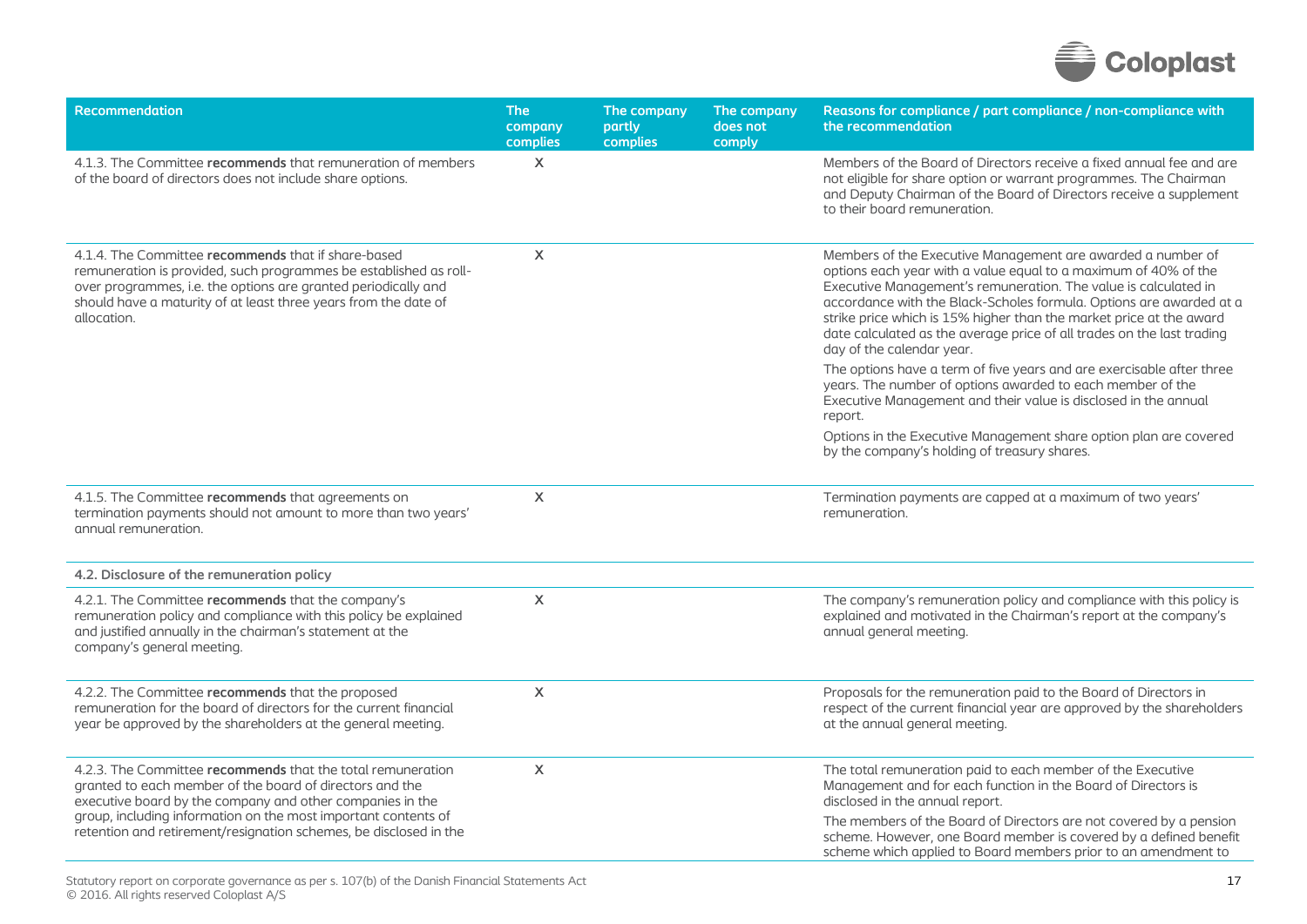

| <b>Recommendation</b>                                                                                                                                                                                                                                                | <b>The</b><br>company<br>complies | The company<br>partly<br>complies | The company<br>does not<br>comply | Reasons for compliance / part compliance / non-compliance with<br>the recommendation                                                                                                                                                                                                   |
|----------------------------------------------------------------------------------------------------------------------------------------------------------------------------------------------------------------------------------------------------------------------|-----------------------------------|-----------------------------------|-----------------------------------|----------------------------------------------------------------------------------------------------------------------------------------------------------------------------------------------------------------------------------------------------------------------------------------|
| annual report and that the linkage with the remuneration policy be<br>explained.                                                                                                                                                                                     |                                   |                                   |                                   | the Articles of Association adopted by the shareholders in general<br>meeting in 2002.                                                                                                                                                                                                 |
|                                                                                                                                                                                                                                                                      |                                   |                                   |                                   | The members of the Executive Management are not covered by a<br>defined benefit pension scheme. Individual pension schemes have<br>been agreed with the members of the Executive Management.                                                                                           |
|                                                                                                                                                                                                                                                                      |                                   |                                   |                                   | Information about the main aspects of severance schemes is disclosed<br>in the company's annual report.                                                                                                                                                                                |
| 5. Financial reporting, risk management and audits                                                                                                                                                                                                                   |                                   |                                   |                                   |                                                                                                                                                                                                                                                                                        |
| 5.1. Identification of risks and transparency about other relevant information                                                                                                                                                                                       |                                   |                                   |                                   |                                                                                                                                                                                                                                                                                        |
| 5.1.1. The Committee recommends that the board of directors in<br>the management commentary review and account for the most<br>important strategic and business-related risks, risks in connection<br>with the financial reporting as well as for the company's risk | X                                 |                                   |                                   | The management in each of Coloplast's individual business units and<br>staff functions is responsible for identifying and managing risk factors<br>in their part of the organisation. The most significant risks are reported<br>quarterly to Corporate Risk Management.               |
| management.                                                                                                                                                                                                                                                          |                                   |                                   |                                   | This reporting process together with organisational risk interviews<br>leads to a quarterly risk update for the Executive Management and<br>the Board of Directors.                                                                                                                    |
|                                                                                                                                                                                                                                                                      |                                   |                                   |                                   | The Executive Management is responsible for the company's overall<br>approach to risk taking and for aligning this approach with Coloplast's<br>overall strategies and policies.                                                                                                       |
|                                                                                                                                                                                                                                                                      |                                   |                                   |                                   | The Executive Management is also responsible for validating risk<br>responses to the most significant risks.                                                                                                                                                                           |
|                                                                                                                                                                                                                                                                      |                                   |                                   |                                   | The Board of Directors reviews and considers, on a quarterly basis, the<br>conclusions and recommendations submitted by the Executive<br>Management.                                                                                                                                   |
|                                                                                                                                                                                                                                                                      |                                   |                                   |                                   | The management's review in the annual report contains information<br>about the company's management of business risks.                                                                                                                                                                 |
| 5.2. Whistleblowing scheme                                                                                                                                                                                                                                           |                                   |                                   |                                   |                                                                                                                                                                                                                                                                                        |
| 5.2.1. The Committee recommends that the board of directors<br>decide whether to establish a whistleblower scheme for expedient<br>and confidential notification of possible or suspected wrongdoing.                                                                | X                                 |                                   |                                   | Coloplast established a global whistleblowing scheme in October 2010<br>to enable expedient and confidential notification of unlawful or<br>unethical behaviour. The scheme allows employees as well as external<br>parties to report online or by telephone in respectively 13 and 24 |

different languages.